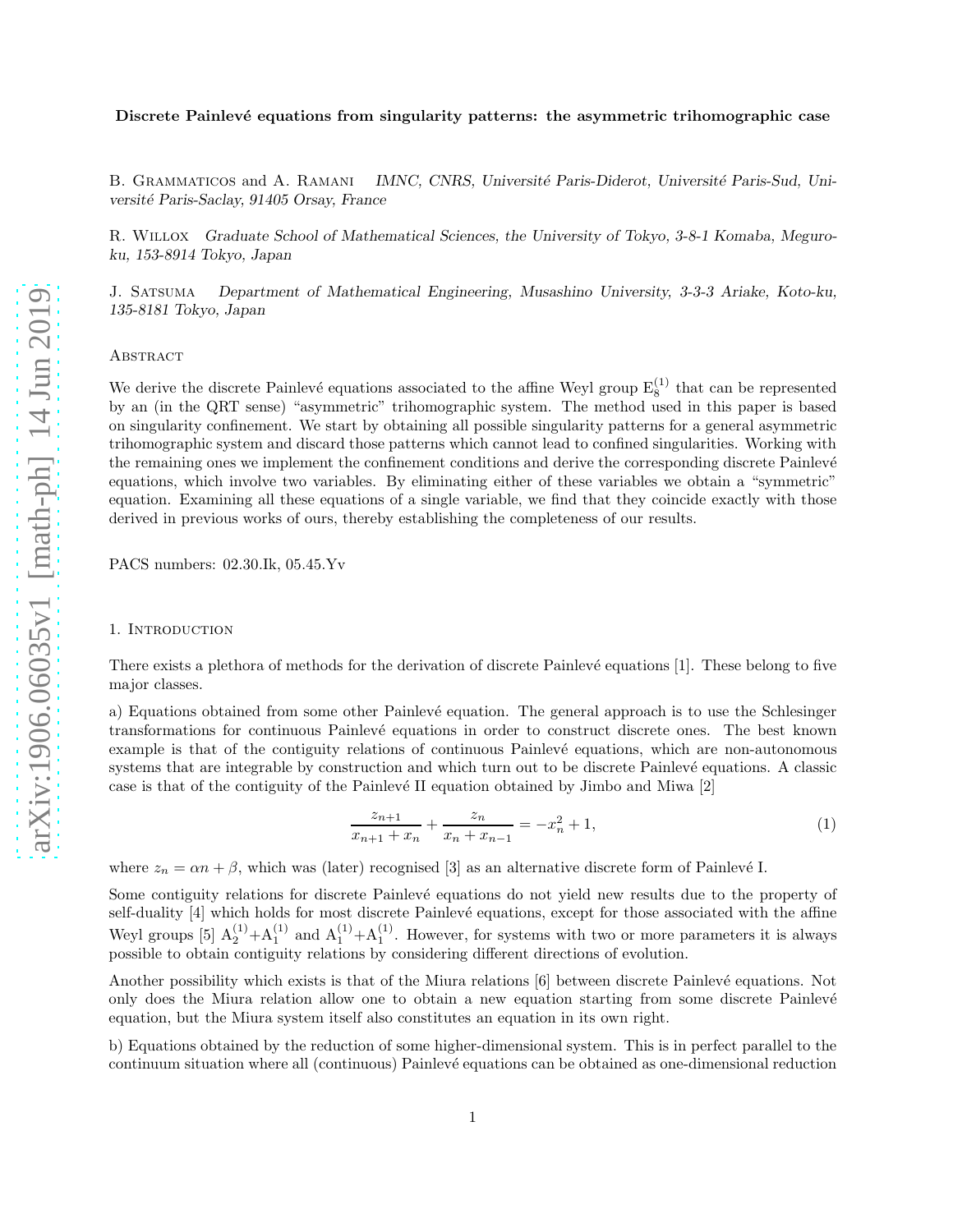of some two-dimensional integrable evolution equation. A well-known example of such a contruction is the derivation by Nijhoff and Papageorgiou [7]. Starting from an integrable lattice of KdV type and performing a discrete similarity reduction they obtained the mapping

$$
x_{n+1} + x_{n-1} = \frac{z_n x_n + a}{1 - x_n^2},\tag{2}
$$

which, in perfect parallel to the continuum case, is a discrete analogue of Painlevé II.

c) Equations obtained starting from some inverse problem. Examples of the latter are recursions involving orthogonal polynomials, the discrete AKNS method [8], the methods of discrete dressing [9], of non-isospectral deformations and so on. In particular, the method of orthogonal polynomials is linked to the genesis of discrete Painlevé equations since, already in 1939, Shohat [10] used it in order to derive the integrable non-autonomous recursion relation

$$
x_{n+1} + x_n + x_{n-1} = \frac{z_n}{x_n} + 1,\tag{3}
$$

 $z_n = \alpha n + \beta + \gamma (-1)^n$ . This recursion relation resurfaced (much later) in the work of Brezin and Kazakov [11] where it was identified (when  $\gamma = 0$ ) as the discrete analogue of Painlevé I.

d) Equations obtained from the geometry of some affine Weyl group. This method is based on the Sakai classification [5]. As Sakai has shown, the discrete Painlev´e equations can be associated to affine Weyl groups, the latter forming a degeneration pattern starting from the group  $E_8^{(1)}$ .



This pattern shows all possible degenerations, starting from the elliptic discrete Painlevé equation all the way to the zero-parameter ones, explicitly including degenerations to multiplicative- and additive-type equations. The upper indices  $e, q, d, c$  appearing in the names of the groups refer to the type of equations encountered in each of them, namely elliptic, multiplicative, difference and equations which are contiguity relations of continuous Painlevé equations [12].

One establishes the basic Miura relation and uses it in order to construct discrete Painlevé equations associated to a chosen group in the cascade. We find, for instance, for the additive  $E_8^{(1)}$ -associated discrete Painlevé equation [13] the form

$$
\frac{(y_n - x_{n+1} + (\zeta_n + z_{n+1})^2)(y_n - x_n + (\zeta_n + z_n)^2) + 4y_n(\zeta_n + z_{n+1})(\zeta_n + z_n)}{(\zeta_n + z_n)(y_n - x_{n+1} + (\zeta_n + z_{n+1})^2) + (\zeta_n + z_{n+1})(y_n - x_n + (\zeta_n + z_n)^2)} = 2\frac{y_n^4 + S_2y_n^3 + S_4y_n^2 + S_6y_n + S_8}{S_1y_n^3 + S_3y_n^2 + S_5y_n + S_7}
$$
\n
$$
\frac{(4a)}{(x_n - y_n + (z_n + \zeta_n)^2)(x_n - y_{n-1} + (z_n + \zeta_{n-1})^2) + 4x_n(z_n + \zeta_n)(z_n + \zeta_{n-1})}{(z_n + \zeta_{n-1})(x_n - y_n + (z_n + \zeta_n)^2) + (z_n + \zeta_n)(x_n - y_{n-1} + (z_n + \zeta_{n-1})^2)} = 2\frac{x_n^4 + \tilde{S}_2x_n^3 + \tilde{S}_4x_n^2 + \tilde{S}_6x_n + \tilde{S}_8x_n^2}{\tilde{S}_1x_n^3 + \tilde{S}_3x_n^2 + \tilde{S}_5x_n + \tilde{S}_7}
$$
\n
$$
\frac{(4b)}{(4c)}
$$

,

where  $z_n = t_n$  and  $\zeta_n = t_n + \alpha/2$  and  $S_k$ ,  $\tilde{S}_k$  are the elementary symmetric functions of the quantities  $z_n + \kappa_n^i$ and  $\zeta_n - \kappa_n^i$ , where  $\kappa^i$  are eight parameters.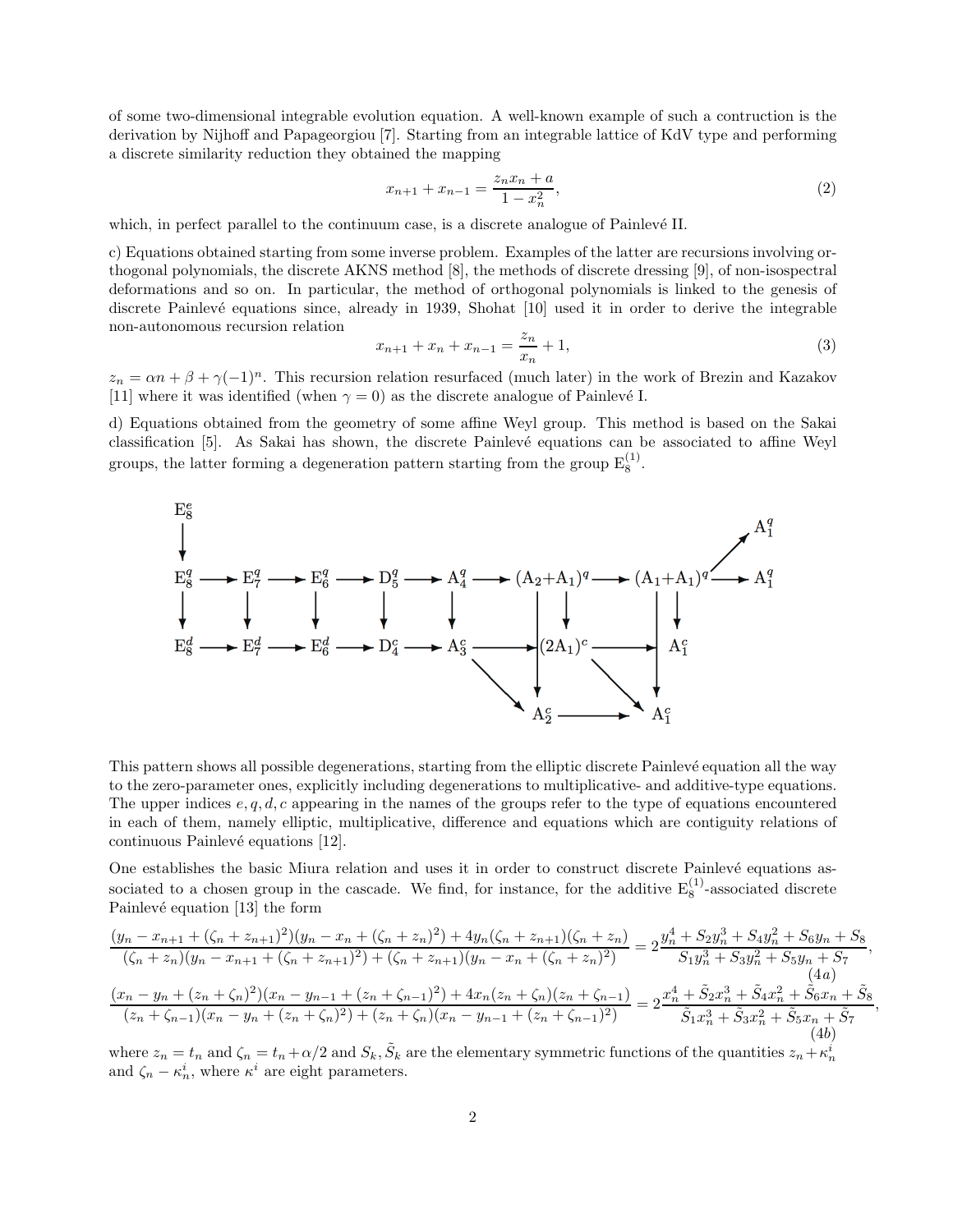e) Equations obtained through the deautonomisation procedure. The latter is a method we introduced (albeit not under that moniker) in our very first paper [1] on discrete Painlev´e equations and which has been massively used since for the derivation of these systems. The deautonomisation method consists in extending an autonomous mapping to one where the various, previously constant, coefficients are (appropriately chosen) functions of the independent variable. Based on an analogy to the differential case the choice of the initial autonomous mapping was almost invariably one belonging to the QRT [14] family. (The analogy we refer to here, has to do with the fact that the Painlevé equations are nonautonomous extensions of equations which are solved by elliptic functions which is also true for the QRT mappings. Thus we expect that the nonautonomous extension of the latter will lead to discrete Painlevé equations).

The practical application of the deautonomisation is through the use of a discrete integrability criterion, typically the singularity confinement property [15], i.e. we use the latter is order to select the appropriate non-autonomous extensions of the previously constant coefficients. The justification of the deautonomisation procedure based on an algebro-geometric approach was presented in [16], a study which led to the proposal of a stronger version of the singularity confinement criterion [17] under the name of 'full deautonomisation'.

This paper will be devoted to the study of discrete Painlevé equations associated to the affine Weyl group  $E_8^{(1)}$ . The approach we shall use here is based on a canonical form we introduced a while back and which we dubbed 'trihomographic' [18]. In some previous papers of ours, we investigated the existence of discrete Painlevé equations that can be written as (in the QRT sense) asymmetric, trihomographic, equations. In particular, in [19] we started from two already known results of ours which had singularities confining after  $(8,6,1,1)$  and  $(12,2,1,1)$ , for a total of 16 steps. We argued there that if such singularity patterns existed there was no reason why confined patterns involving  $(10,4,1,1)$ ,  $(6,4,4,2)$  and  $(4,4,4,4)$  steps would not exist. This was borne out by our analysis and the corresponding discrete Painlevé equations were derived. However the approach we adopted there was mainly heuristic. While it did lead to new results, it did not preclude the existence of more equations and the development of a systematic approach was therefore in order. This is the topic of the present paper. As before, we shall work with asymmetric trihomographic systems but here we shall examine all possible singularity patterns and, as we shall see, many more discrete Painlevé equations do exist, associated to new, not previously considered singularity patterns.

### 2. The trihomographic and ancillary representations

The trihomographic representation was introduced based on the form of the elementary Miura transformation obtained from the geometrical description [13] of equations associated to the group  $E_8^{(1)}$ . The latter relates three variables  $X, Y, Z$  and and is given by the expression

$$
\frac{X-A}{X-B}\frac{Y-C}{Y-D}\frac{Z-E}{Z-F} = G.
$$
\n<sup>(5)</sup>

Inspired by the form of this expression, we introduced a simple symmetric form tailored to additive equations

$$
\frac{x_{n+1} - (z_n + k_n)^2}{x_{n+1} - (z_n - k_n)^2} \frac{x_{n-1} - (z_{n+1} + k_n)^2}{x_{n-1} - (z_{n+1} - k_n)^2} \frac{x_n - (z_{n+1} + z_n - k_n)^2}{x_n - (z_{n+1} + z_n + k_n)^2} = 1,
$$
\n(6)

where  $z_n, k_n$  are, as yet unspecified, functions of the independent variable n. (As shown in [20], once the additive trihomographic form of an  $E_8^{(1)}$ -associated equation is obtained, the extension to the multiplicative and elliptic cases is straightforward). Extending (6) to an asymmetric form (in the QRT sense) leads to

$$
\frac{x_{n+1} - (z_n + k_n)^2}{x_{n+1} - (z_n - k_n)^2} \frac{x_n - (\zeta_n + k_n)^2}{x_n - (\zeta_n - k_n)^2} \frac{y_n - (\zeta_n + z_n - k_n)^2}{y_n - (\zeta_n + z_n + k_n)^2} = 1
$$
\n(7*a*)

$$
\frac{y_n - (\zeta_{n-1} + \kappa_n)^2}{y_n - (\zeta_{n-1} - \kappa_n)^2} \frac{y_{n-1} - (z_n + \kappa_n)^2}{y_{n-1} - (z_n - \kappa_n)^2} \frac{x_n - (\zeta_{n-1} + z_n - \kappa_n)^2}{x_n - (\zeta_{n-1} + z_n + \kappa_n)^2} = 1,
$$
\n(7b)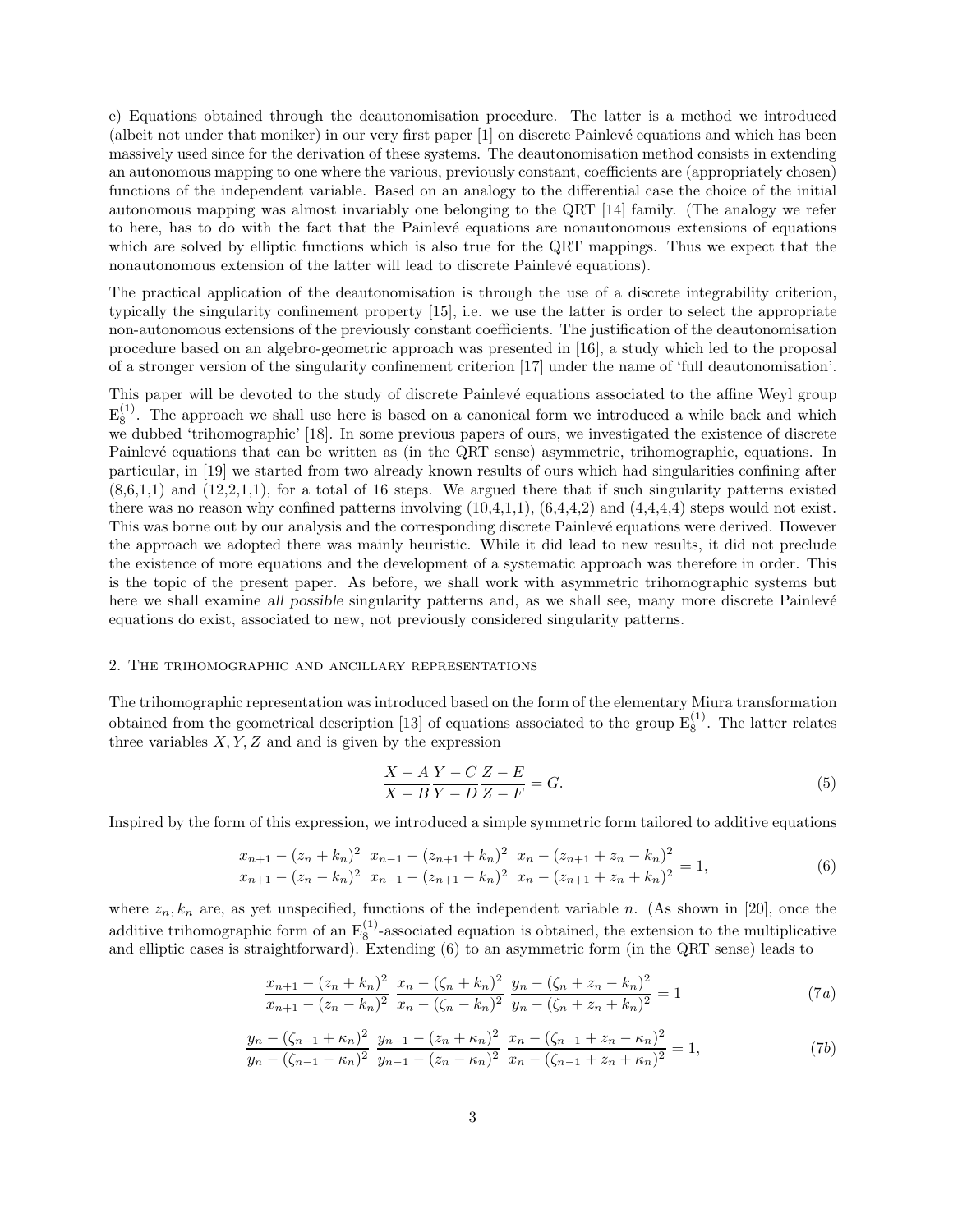where  $\zeta_n, \kappa_n$  are as yet unspecified, just like  $z_n, k_n$ . This trihomographic form is equivalent to the generic additive form, for a specific right-hand side. We have indeed

$$
\frac{(y_n - x_{n+1} + \zeta_n^2)(y_n - x_n + z_n^2) + 4y_n\zeta_n z_n}{z_n(y_n - x_{n+1} + \zeta_n^2) + \zeta_n(y_n - x_n + z_n^2)} = \frac{y_n - k_n^2}{z_n + \zeta_n} + z_n + \zeta_n,
$$
\n(8*a*)

$$
\frac{(x_n - y_n + z_n^2)(x_n - y_{n-1} + \zeta_{n-1}^2) + 4x_n z_n \zeta_{n-1}}{\zeta_{n-1}(x_n - y_n + z_n^2) + z_n (x_n - y_{n-1} + \zeta_{n-1}^2)} = \frac{x_n - \kappa_n^2}{z_n + \zeta_{n-1}} + z_n + \zeta_{n-1}.
$$
\n(8b)

Note that the notation used in (8) is slightly different from that in (4): the quantities  $z_n + \zeta_n$  and  $z_{n+1} + \zeta_n$ in (4) are represented in (8) by  $z_n$  and  $\zeta_n$ , leading to more compact expressions. We must point out here that the equivalence between the trihomographic and the canonical forms is a formal one and holds independently of the precise expressions of the parameters  $z, \zeta, k, \kappa$ .

The application of singularity analysis based on trihomographic forms led to the results referred to at the end of the introduction. However, as we pointed out there a more systematic approach is in order. For this purpose, we shall work with the representation proposed in [21] and which is based on the introduction of an ancillary variable. For the additive equations we are focusing on in this paper, the latter is obtained from

$$
x_n = \xi_n^2
$$
 and, in the case of asymmetric systems,  $y_n = \eta_n^2$ . (9)

This, very convenient, ancillary variable for the additive equation associated to the affine Weyl group  $E_8^{(1)}$ was also independently obtained by Kajiwara, Noumi and Yamada in [12]. (Ancillary variables can also be introduced for multiplicative and elliptic equations, as we showed in [22]). Using these ancillary variables we can rewrite the general additive  $E_8^{(1)}$ - associated equation as

$$
\frac{x_{n+1} - (\eta_n - \zeta_n)^2}{x_{n+1} - (\eta_n + \zeta_n)^2} \frac{x_n - (\eta_n - z_n)^2}{x_n - (\eta_n + z_n)^2} = \frac{\prod_{i=1}^8 (\eta_n - C_i)}{\prod_{i=1}^8 (\eta_n + C_i)}\n \tag{10a}
$$

$$
\frac{y_n - (\xi_n - z_n)^2}{y_n - (\xi_n + z_n)^2} \frac{y_{n-1} - (\xi_n - \zeta_{n-1})^2}{y_{n-1} - (\xi_n + \zeta_{n-1})^2} = \frac{\prod_{i=1}^8 (\xi_n - A_i)}{\prod_{i=1}^8 (\xi_n + A_i)},\tag{10b}
$$

where  $A_i$  and  $C_i$  are parameters related to the  $\kappa_i$  of (4). We remark that both the left and right hand sides of (10) are expressed in a factorised form thanks to the introduction of the ancillary variables  $\xi, \eta$ . This makes the application of singularity analysis particularly convenient. Let us show how this works in the case of the generic additive  $E_8^{(1)}$  equation. The generic character of the equation means that all singularities are confined in just one step. Entering a singularity by, say,  $\xi_n = A_i(n)$  we find  $y_n = (A_i(n) - z_n)^2$  or, without loss of generality,  $\eta_n = A_i(n) - z_n$ , and the singularity is confined provided  $A_i(n) + C_i(n) = z_n$ . (A permutation of the exit points, i.e. the  $C_i$ 's, could have been considered, but, as we explained in [21] this would have introduced fictitious periodic dependencies, removable by an adequate gauge tranformations). Similarly, entering the singularity by  $\eta_n = C_i(n)$  we find the confinement constraint  $A_i(n+1) + C_i(n) = \zeta_n$ . Another possibility for a singularity may arise whenever x or y take the value  $\infty$ . Requiring that the two members of the equations balance, so that an infinite value of x or y is, in fact, not a singularity, we find the constraints

$$
\sum_{i=1}^{8} A_i = 2(z_n + \zeta_{n-1}) \text{ and } \sum_{i=1}^{8} C_i = 2(z_n + \zeta_n). \tag{11}
$$

Using the confinement constraints  $A_i(n) + C_i(n) = z_n$ ,  $A_i(n+1) + C_i(n) = \zeta_n$  together with (11) we find that z obeys the equation  $z_{n+1} - 2z_n + z_{n-1} = 0$ , i.e.  $z_n = \alpha_n + \beta$  and  $\zeta$  is related to z by  $\zeta_n = (z_{n+1} + z_n)/2$ .

The trihomographic form can, obviously, be recast in a form involving the ancillary variables. Starting from (7) we find indeed the system

$$
\frac{x_{n+1} - (\eta_n - \zeta_n)^2}{x_{n+1} - (\zeta_n + \zeta_n)^2} \frac{x_n - (\eta_n - z_n)^2}{x_n - (\eta_n + z_n)^2} = \frac{(\eta_n - C_n)(\eta_n - D_n)}{(\eta_n + C_n)(\eta_n + D_n)}
$$
(12*a*)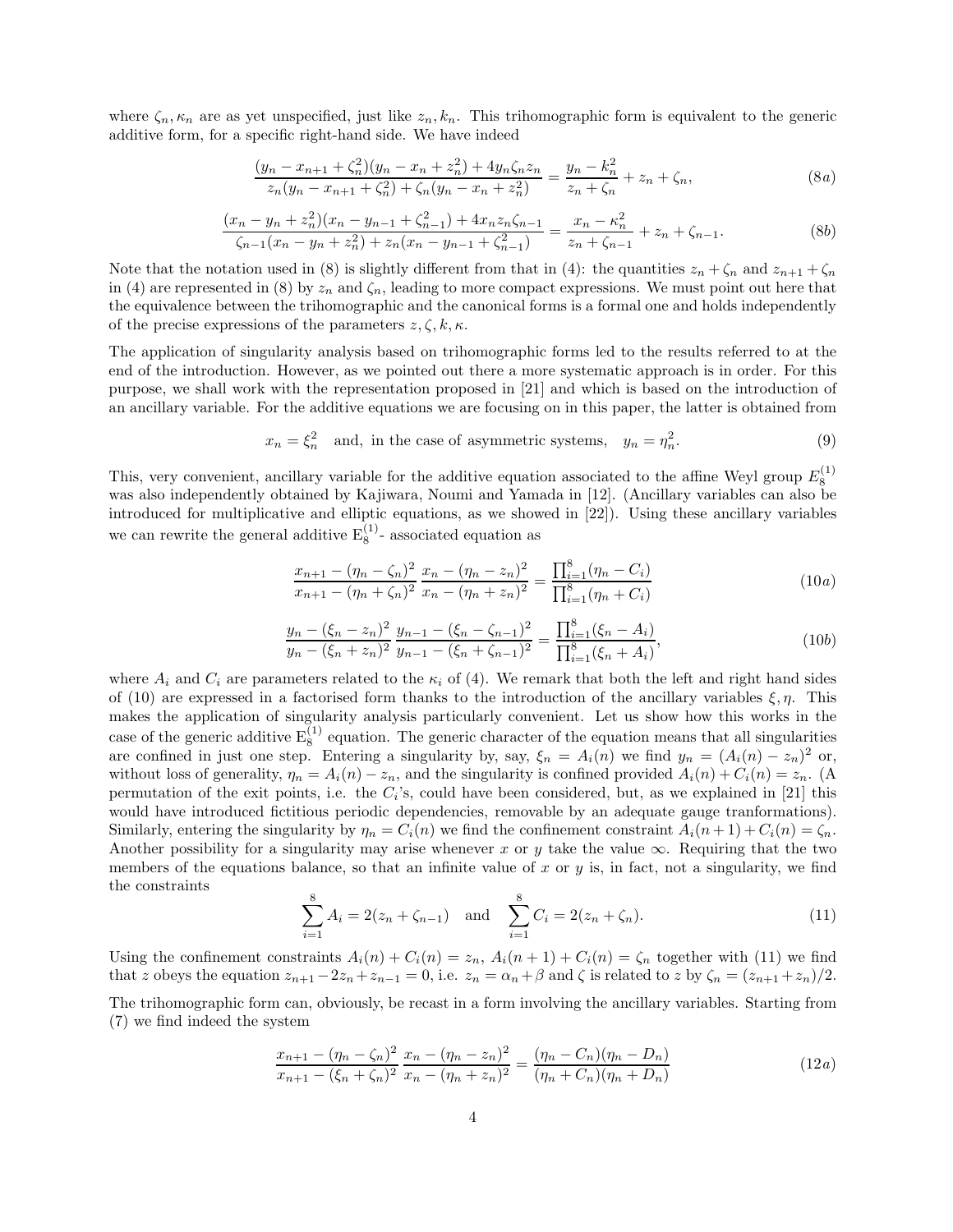$$
\frac{y_n - (\xi_n - z_n)^2}{y_n - (\xi_n + z_n)^2} \frac{y_{n-1} - (\xi_n - \zeta_{n-1})^2}{y_{n-1} - (\xi_n + \zeta_{n-1})^2} = \frac{(\xi_n - A_n)(\xi_n - B_n)}{(\xi_n + A_n)(\xi_n + B_n)},
$$
\n(12b)

where the A, B, C, D are related to the paramaters k and  $\kappa$  of (7) by  $A_n = z_n + \zeta_{n-1} + \kappa_n$ ,  $B_n = z_n + \zeta_{n-1} - \kappa_n$ ,  $C_n = z_n + \zeta_n + k_n$ , and  $D_n = z_n + \zeta_n - k_n$ . Note that the choice of signs for  $k_n, \kappa_n$  is immaterial: a change of these signs would correspond to a global inversion of either of the left-hand sides of (7). Clearly the  $A, B, C, D$  obey the constraint for the non-existence of the singularity at infinity:

$$
A_n + B_n = 2(z_n + \zeta_{n-1}) \quad \text{and} \quad C_n + D_n = 2(z_n + \zeta_n). \tag{13}
$$

Suppose now that we enter a singularity through  $\xi_n = A_n$ . We find, as in the generic case, that  $\eta_n = A_n - z_n$ and (unless the singularity is confined at this step)  $\xi_{n+1} = A_n - z_n - \zeta_n$  and  $\eta_{n+1} = A_n - z_n - \zeta_n - z_{n+1}$ . Thus, pursuing the evolution of the singularity we find that each step subtracts a  $\zeta$  from  $\zeta$  and a z from  $\eta$ respectively, with the appropriate indices. Similarly, when we enter a singularity through  $\eta_n = C_n$  we find  $\xi_{n+1} = C_n - \zeta_n$  and  $\eta_{n+1} = C_n - \zeta_n - z_{n+1}$ ,  $\xi_{n+2} = C_n - \zeta_n - z_{n+1} - \zeta_{n+1}$ . For the singularity to confine, the value of  $\xi$  or  $\eta$  after a number of steps , must be equal to the value of one of the A, B, C, D leading to a relation of the form  $E_n + F_{n+k}$  equal to a sum of  $z, \zeta$  at the appropriate indices (where E, F stand for any of the  $A, B, C, D$ .

The singularity analysis we are going to present in the next sections is based on a systematic exploration of all possible singularity patterns. Namely, we shall require that each of the entry points, i.e.  $\xi_n = A_n$  or  $B_n$ and  $\eta_n = C_n$  or  $D_n$ , exits through some of the A, B, C, D in a given number of steps. Thus a singularity pattern is represented by these four numbers of necessary steps,  $(M, N, P, Q)$ , where the sum of the four is always equal to 16. As we have seen in the introduction there exist systems, already identified in [19], with patterns  $(12,2,1,1), (10,4,1,1), (8,6,1,1), (6,4,4,2),$  and  $(4,4,4,4)$ . Here we shall consider all the patterns comprised of the quartet of positive integers  $(M, N, P, Q)$  with  $M + N + P + Q = 16$  and identify those that indeed correspond to a confined singularity when the system is deautonomised.

### 3. Singularity analysis of the all-even or all-odd steps case

The first set of possibilities we shall examine is when all  $M, N, P, Q$  are even. Practically this means that if one enters a singularity through  $A$  or  $B$ , one must exit it through either  $A$  or  $B$  in  $M$ ,  $N$  steps, and similarly for C and D. The only a priori possible patterns are  $(10,2,2,2)$ ,  $(8,4,2,2)$ ,  $(6,6,2,2)$ ,  $(6,4,4,2)$ , and  $(4,4,4,4)$ . However not all of them can exist. In order to see this it suffices to consider the autonomous case where  $A, B, C, D, z, \zeta$  are constant. The constraints (13) become now  $A + B = 2(z + \zeta)$  and  $C + D = 2(z + \zeta)$ and, assuming that  $z + \zeta$  is not zero we can normalise it to 2. Requiring that A exits through A or B in M steps and similarly for B exiting through A or B in N steps we find a relation of the form  $A + E = M$ and  $B + F = N$ , where E, F are equal to either A, B or B, A. Adding the two relations we find that  $2(A+B) = M+N$ . But from (13) we have  $A+B=4$  and thus  $M+N=8$ , and similarly  $P+Q=8$ . Thus clearly the patterns  $(10,2,2,2)$ ,  $(8,4,2,2)$  are incompatible with the confinement constraints and we are left with  $(6,6,2,2)$ ,  $(6,4,4,2)$ , and  $(4,4,4,4)$ , but the order of the lengths, in the case of the first two, is still free.

Three classes of singularity patterns are possible. The first corresponds to the pattern  $\{A \to A, B \to B, C \to A\}$  $C, D \to D$ , where by  $\{E \to F\}$  we mean that we are entering the singularity through E and exiting it through F. The second class is  $\{A \to A, B \to B, C \to D, D \to C\}$  (without loss of generality) and the third one  $\{A \rightarrow B, B \rightarrow A, C \rightarrow D, D \rightarrow C\}$ . The pattern lengths  $\{6, 2, 6, 2\}$  can only exist for the first class. In fact it corresponds to a symmetric equation with a singularity pattern (6,2), an equation already obtained in [20] as case I, which is here written in asymmetric form by artificially doubling the number of variables. The pattern {6, 2, 4, 4} exists for both the first and the second classes. Again these results are not new: they correspond to cases XI and X of [20] respectively. Finally the pattern  $\{4, 4, 4, 4\}$  is possible for all three classes, corresponding to cases obtained in [20], V, XII and II respectively. Note that the first and third cases are in fact symmetric, here artificially cast into asymmetric form.

An interesting remark concerns the systems  $\{6, 2, 6, 2\}$  and  $\{4, 4, 4, 4\}$ . The fact that these can be written in asymmetric form by artificially doubling the number of variables means that considering the equation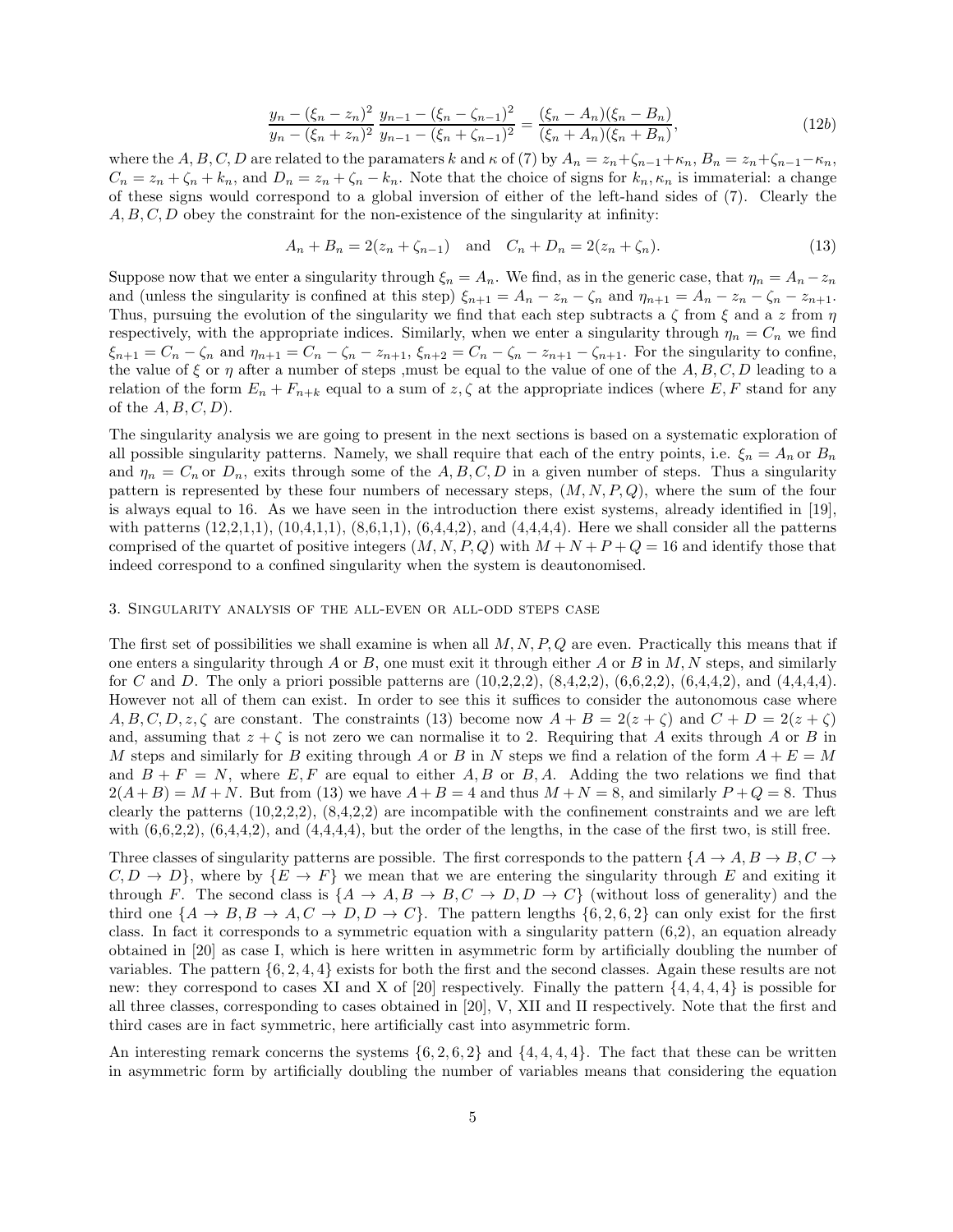obtained by elimination of one of the variables is tantamount to skipping one step out of two in the evolution, i.e. to considering the double-step evolution. Indeed, by eliminating either of the two variables in the two systems we obtain two equations first derived in [21], namely equations 4.2.1 or 5.2.1. And precisely these two equations have been obtained as double-step evolutions in [23] and [24] respectively.

Thus the all-even steps case does not lead to new discrete Painlevé equations.

The second set we analyse is when all  $M, N, P, Q$  are odd (and we shall take  $M = 2m + 1$  and analogously for  $N, P$  and  $Q$ ). This means that if one enters the singularity through A or B one must exit it through either C or D in  $M, N$  steps, and similarly for C and D. Here the patterns that are, a priori, possible are (13,1,1,1), (11,3,1,1), (9,5,1,1), (9,3,3,1), (7,7,1,1), (7,5,3,1), (7,3,3,3), (5,5,5,1), and (5,5,3,3). Having an odd number of steps means that A exits through C (without loss of generality) and B though D. Similarly  $C, D$  exit through  $A, B$  or  $B, A$ , defining thus two different classes of singularity patterns, namely  $\{A \rightarrow C, B \rightarrow D, C \rightarrow A, D \rightarrow B\}$  and  $\{A \rightarrow C, B \rightarrow D, C \rightarrow B, D \rightarrow A\}.$ 

Considering the autonomous case we have for the first class the constraints:  $A + C = (m + 1)z + m\zeta$ ,  $B + D = (n + 1)z + n\zeta$ ,  $C + A = pz + (p + 1)\zeta$ ,  $D + B = qz + (q + 1)\zeta$ . Adding the first and last relations, and using the constraint coming from (13) we arrive at the constraint  $M + Q = 8$ . Thus the first class can exist only in the case of the patterns  $(7,7,1,1)$ ,  $(7,5,3,1)$ , and  $(5,5,3,3)$ . Unfortunately no constraint exists for the second class patterns and thus all possible lengths must be examined.

In order to show how the singularity analysis is implemented let us analyse in detail the case of the pattern (7,7,1,1). First we remark that the first class can be realised in two different ways, corresponding to patterns  $\{7, 7, 1, 1\}$  and  $\{7, 1, 7, 1\}$ , where the display of the quartet of steps within braces indicates the order in which the lengths fo the singularities appear. The second class can be realised through patterns  $\{7, 7, 1, 1\}$ and  $\{7, 1, 7, 1\}$ , while the third possible pattern  $\{7, 1, 1, 7\}$  is identical to  $\{7, 1, 7, 1\}$  under exchange of A, C and B, D and inversion of the direction of evolution. For pattern  $\{A \to C, B \to D, C \to A, D \to B\}$  with

 $\{7, 7, 1, 1\}$  we find:

$$
A_n + C_{n+3} = z_n + \zeta_n + z_{n+1} + \zeta_{n+1} + z_{n+2} + \zeta_{n+2} + z_{n+3}
$$
\n(14a)

$$
B_n + D_{n+3} = z_n + \zeta_n + z_{n+1} + \zeta_{n+1} + z_{n+2} + \zeta_{n+2} + z_{n+3}
$$
\n
$$
(14b)
$$

$$
C_n + A_{n+1} = \zeta_n \tag{14c}
$$

$$
D_n + B_{n+1} = \zeta_n. \tag{14d}
$$

The integration of these constraints leads to:

$$
z_n = -2(\alpha n + \beta) + \phi_2(n) + \phi_3(n)
$$
  
\n
$$
\zeta_n = 4(\alpha n + \beta) + \alpha + \phi_3(n - 1)
$$
  
\n
$$
A_n = 2(\alpha n + \beta) - 2\alpha + \phi_2(n) - \phi_3(n - 1) + \phi_4(n) + \gamma
$$
  
\n
$$
B_n = 2(\alpha n + \beta) - 2\alpha + \phi_2(n) - \phi_3(n - 1) - \phi_4(n) - \gamma
$$
  
\n
$$
C_n = 2(\alpha n + \beta) + 2\alpha + \phi_2(n) - \phi_3(n + 1) - \phi_n(n + 1) - \gamma
$$
  
\n
$$
D_n = 2(\alpha n + \beta) + 2\alpha + \phi_2(n) - \phi_3(n + 1) + \phi_4(n + 1) + \gamma,
$$

where  $\phi_m$  is a periodic functions with period m, given by

$$
\phi_m(n) = \sum_{l=1}^{m-1} \delta_l^{(m)} \exp\left(\frac{2i\pi ln}{m}\right),\tag{15}
$$

Note that the summation starts at 1 instead of 0 and thus  $\phi_m$  introduces  $m-1$  parameters.

Eliminating either x or y from  $(12)$  in this case leads to a trihomographic equation identified in [20] as case II.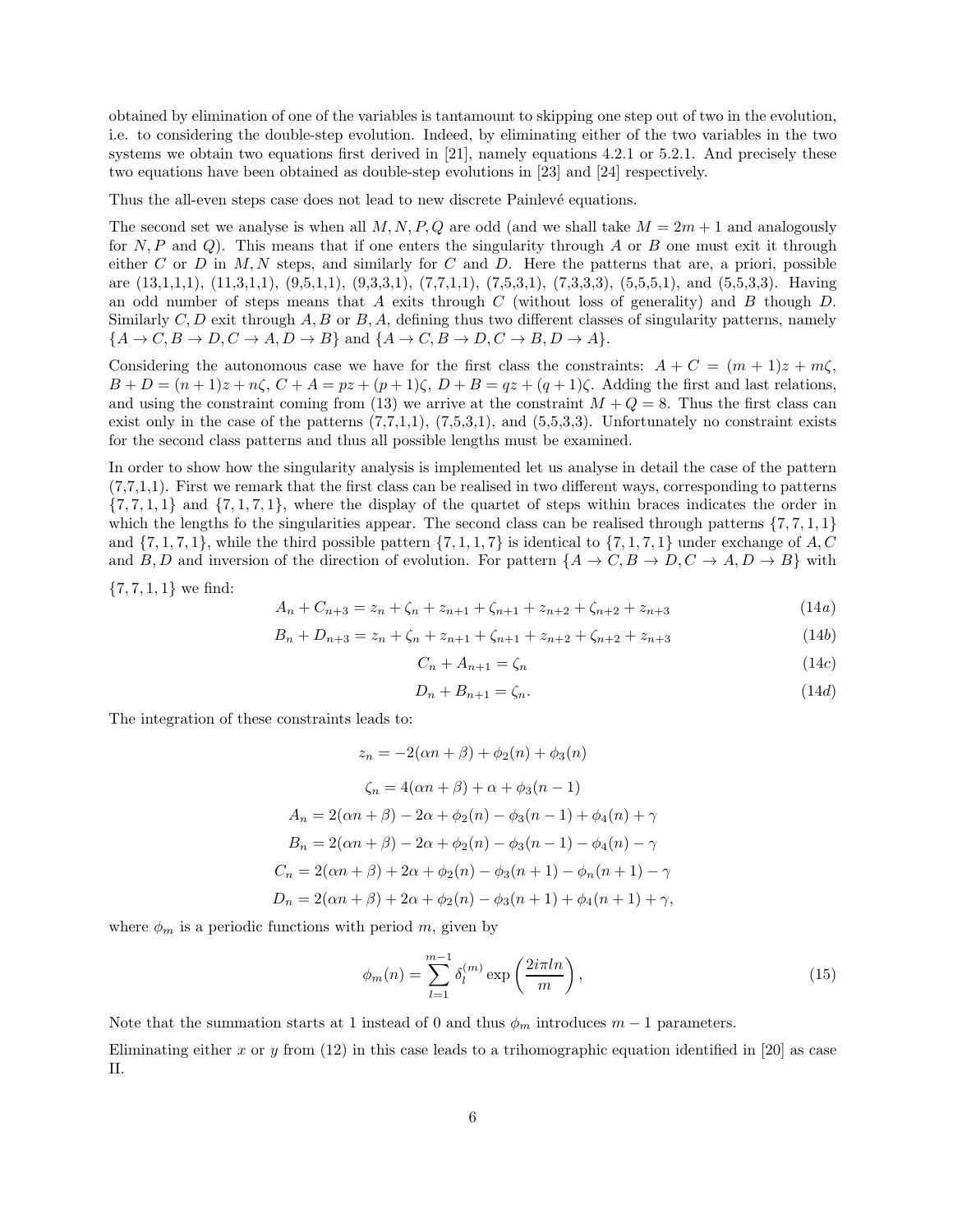The pattern  $\{A \to C, B \to D, C \to A, D \to B\}$  with  $\{7, 1, 7, 1\}$  is just an artificial doubling of the number of variables, in the case III obtained in [20]. Eliminating either of the two variable in this case leads to equation 4.3.4 of [21], which, as shown in [25] corresponds to a double-step evolution starting from case III.

For pattern  $\{A \to C, B \to D, C \to B, D \to A\}$  with  $\{7, 7, 1, 1\}$  we find,

$$
A_n + C_{n+3} = z_n + \zeta_n + z_{n+1} + \zeta_{n+1} + z_{n+2} + \zeta_{n+2} + z_{n+3}
$$
 (16*a*)

$$
B_n + D_{n+3} = z_n + \zeta_n + z_{n+1} + \zeta_{n+1} + z_{n+2} + \zeta_{n+2} + z_{n+3}
$$
 (16b)

$$
C_n + B_{n+1} = \zeta_n \tag{16c}
$$

$$
D_n + A_{n+1} = \zeta_n. \tag{16d}
$$

The integration of these constraints leads to:

$$
z_n = -2(\alpha n + \beta) + \phi_2(n) + \phi_3(n)
$$
  
\n
$$
\zeta_n = 4(\alpha n + \beta) + 2\alpha + \phi_3(n - 1)
$$
  
\n
$$
A_n = 2(\alpha n + \beta) - 2\alpha + \phi_2(n) - \phi_3(n - 1) + \chi_8(n)
$$
  
\n
$$
B_n = 2(\alpha n + \beta) - 2\alpha + \phi_2(n) - \phi_3(n - 1) - \chi_8(n)
$$
  
\n
$$
C_n = 2(\alpha n + \beta) + 2\alpha + \phi_2(n) - \phi_3(n + 1) + \chi_8(n + 1)
$$
  
\n
$$
D_n = 2(\alpha n + \beta) + 2\alpha + \phi_2(n) - \phi_3(n + 1) - \chi_8(n + 1),
$$

where  $\chi_{2m}$  is a periodic function with period  $2m$ . It is given

$$
\chi_{2m}(n) = \sum_{\ell=1}^{m} \eta_{\ell}^{(m)} \exp\left(\frac{i\pi(2\ell-1)n}{m}\right),\tag{17}
$$

introducing m free parameters.

Eliminating either x or y from  $(12)$  in this case leads to a trihomographic equation identified in [20] as case V.

Finally we have the pattern  $\{A \to C, B \to D, C \to B, D \to A\}$  with  $\{7, 1, 7, 1\}$ .

The confinement constraints are

$$
A_n + C_{n+3} = z_n + \zeta_n + z_{n+1} + \zeta_{n+1} + z_{n+2} + \zeta_{n+2} + z_{n+3}
$$
 (18a)

$$
B_n + D_n = z_n \tag{18b}
$$

$$
C_n + B_{n+4} = \zeta_n + z_{n+1} + \zeta_{n+1} + z_{n+2} + \zeta_{n+2} + z_{n+3} + \zeta_{n+3}
$$
 (18c)

$$
D_n + A_{n+1} = \zeta_n,\tag{18d}
$$

the integration of which leads to:

$$
z_n = \alpha n + \beta + \phi_2(n) + \phi_3(n) + \chi_8(n)
$$
  
\n
$$
\zeta_n = \alpha n + \beta - 4\alpha + \phi_2(n) + \phi_3(n-1) - \chi_8(n)
$$
  
\n
$$
A_n = 2(\alpha n + \beta - 4\alpha) + 2\phi_2(n) - \phi_3(n-1) + \chi_8(n) + \chi_8(n+2) - \chi_8(n-1) - \chi_8(n+1)
$$
  
\n
$$
B_n = 2(\alpha n + \beta - \alpha) - 2\phi_2(n) - \phi_3(n-1) + \chi_8(n) - \chi_8(n+2) - \chi_8(n-1) + \chi_8(n+1)
$$
  
\n
$$
C_n = 5(\alpha n + \beta - 2\alpha) + \phi_2(n) - \phi_3(n+1) - \chi_8(n+2) - \chi_8(n-1) + \chi_8(n+1)
$$
  
\n
$$
D_n = -\alpha n - \beta + 2\alpha + 3\phi_2(n) - \phi_3(n+1) + \chi_8(n+2) + \chi_8(n-1) - \chi_8(n+1).
$$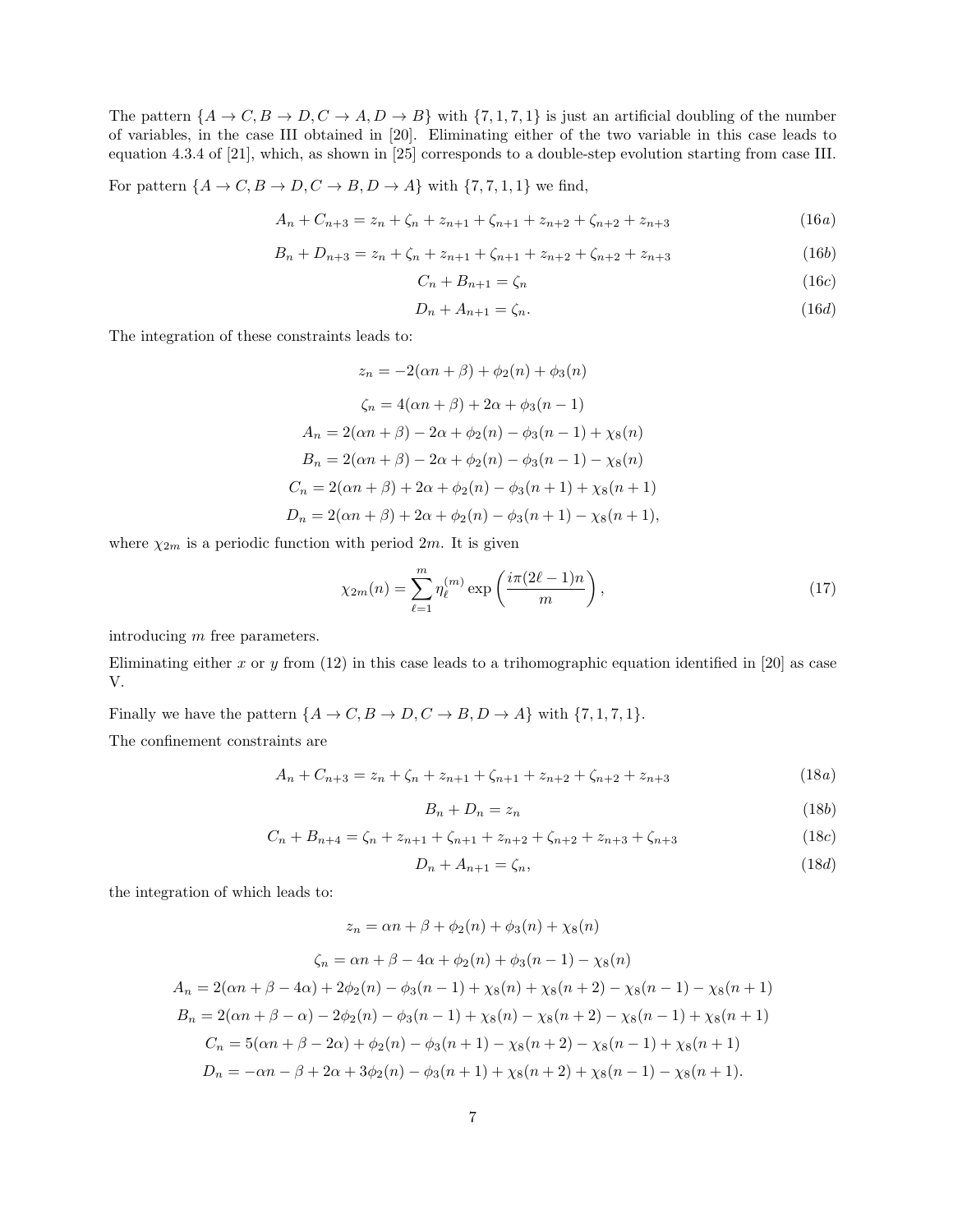Eliminating y from  $(12)$  in this case leads to a trihomographic equation for x identified in [20] as case V. On the other hand, eliminating x leads for y to an equation derived in [21], case 4.3.3.

In what follows we shall not explicitly give the confinement constraints: writing them once the pattern and the singularity steps are given is elementary. Thus we shall limit ourselves to the results for the various quantities entering the equation. For the pattern  $\{A \to C, B \to D, C \to B, D \to A\}$  with  $\{13, 1, 1, 1\}$ , we find

$$
z_n = -2(\alpha n + \beta) + \alpha + \phi_3(n) + \phi_5(n)
$$
  
\n
$$
\zeta_n = 4(\alpha n + \beta) + \phi_3(n - 1) - \phi_5(n) - \phi_5(n + 1)
$$
  
\n
$$
A_n = 5(\alpha n + \beta) - 6\alpha + \phi_2(n) - \phi_3(n - 1) + \phi_5(n + 2) - \phi_5(n - 1)
$$
  
\n
$$
B_n = -(\alpha n + \beta) - \phi_2(n) - \phi_3(n - 1) - \phi_5(n + 2) - \phi_5(n - 1)
$$
  
\n
$$
C_n = 5(\alpha n + \beta) + \alpha - \phi_2(n) - \phi_3(n + 1) - \phi_5(n - 2) - \phi_5(n + 1)
$$
  
\n
$$
D_n = -(\alpha n + \beta) + \alpha + \phi_2(n) - \phi_3(n + 1) + \phi_5(n - 2) - \phi_5(n + 1).
$$

Eliminating either x or y from  $(12)$  in this case leads to a trihomographic equation identified in [20] as case I. For the pattern  $\{A \to C, B \to D, C \to B, D \to A\}$  with (11,3,1,1), two cases should be distinguished here,

corresponding to the step sequences  $\{11, 3, 1, 1\}$  and  $\{11, 1, 3, 1\}$ , the sequence  $\{11, 1, 1, 3\}$  being equivalent to the latter of the two after an exchange of  $A, C$  and  $B, D$  and a reversal of the evolution direction.

In the first case we find the solution

$$
z_n = -2(\alpha n + \beta) + \phi_2(n) + \phi_5(n)
$$
  
\n
$$
\zeta_n = 4(\alpha n + \beta) + 2\alpha - \phi_5(n) - \phi_5(n + 1)
$$
  
\n
$$
A_n = 2(\alpha n + \beta) - 3\alpha + \phi_2(n) + \phi_5(n) + \phi_5(n - 2) + \phi_5(n + 1) + \chi_4(n)
$$
  
\n
$$
B_n = -\alpha + \phi_2(n) + \phi_5(n + 2) - \phi_5(n - 1) - \chi_4(n)
$$
  
\n
$$
C_n = 2(\alpha n + \beta) + 3\alpha + \phi_2(n) - \phi_5(n - 2) - \phi_5(n + 1) + \chi_4(n + 1)
$$
  
\n
$$
D_n = \alpha + \phi_2(n) + \phi_5(n - 2) - \phi_5(n + 1) - \chi_4(n + 1).
$$

Eliminating either x or y from  $(12)$  in this case leads to the equation identified in [20] as case I. In the second case we obtain  $\ell_{\text{max}} + \ell^{(n)} + \ell^{(n)} + \ell^{(n)}$ 

$$
z_n = -(\alpha n + \beta) + \varphi_4(n) + \varphi_5(n)
$$
  
\n
$$
\zeta_n = 3(\alpha n + \beta) + 4\alpha + \varphi_4(n + 2) + \varphi_5(n - 1) + \varphi_5(n + 2)
$$
  
\n
$$
A_n = 4(\alpha n + \beta) + \alpha + \varphi_4(n) - \varphi_4(n - 1) - 2\varphi_5(n - 1) - \varphi_5(n + 2) - \varphi_5(n + 1)
$$
  
\n
$$
B_n = \alpha + \varphi_4(n + 1) - \varphi_4(n + 2) - \varphi_5(n + 2) + \varphi_5(n + 1)
$$
  
\n
$$
C_n = 5(\alpha n + \beta) + 9\alpha - \varphi_4(n - 1) + \varphi_5(n + 2) + \varphi_5(n - 1)
$$
  
\n
$$
D_n = -(\alpha n + \beta) - \alpha - \varphi_4(n - 1) - 2\varphi_4(n + 1) + \varphi_5(n + 2) - \varphi_5(n + 1) + \varphi_5(n).
$$

Eliminating y from (12) in this case leads again to case I, while eliminating x leads for y to the equation identified as case 4.5.2 in [21]. For the pattern  $\{A \to C, B \to D, C \to B, D \to A\}$  with (9,5,1,1), again two

cases must be distinguished, corresponding to the step sequences  $\{9, 5, 1, 1\}$  and  $\{9, 1, 5, 1\}$  (and  $\{9, 1, 1, 5\}$ ) is equivalent to the latter just as in the previous cases).

In the first case we find

$$
z_n = -2(\alpha n + \beta) + \alpha + \phi_7(n)
$$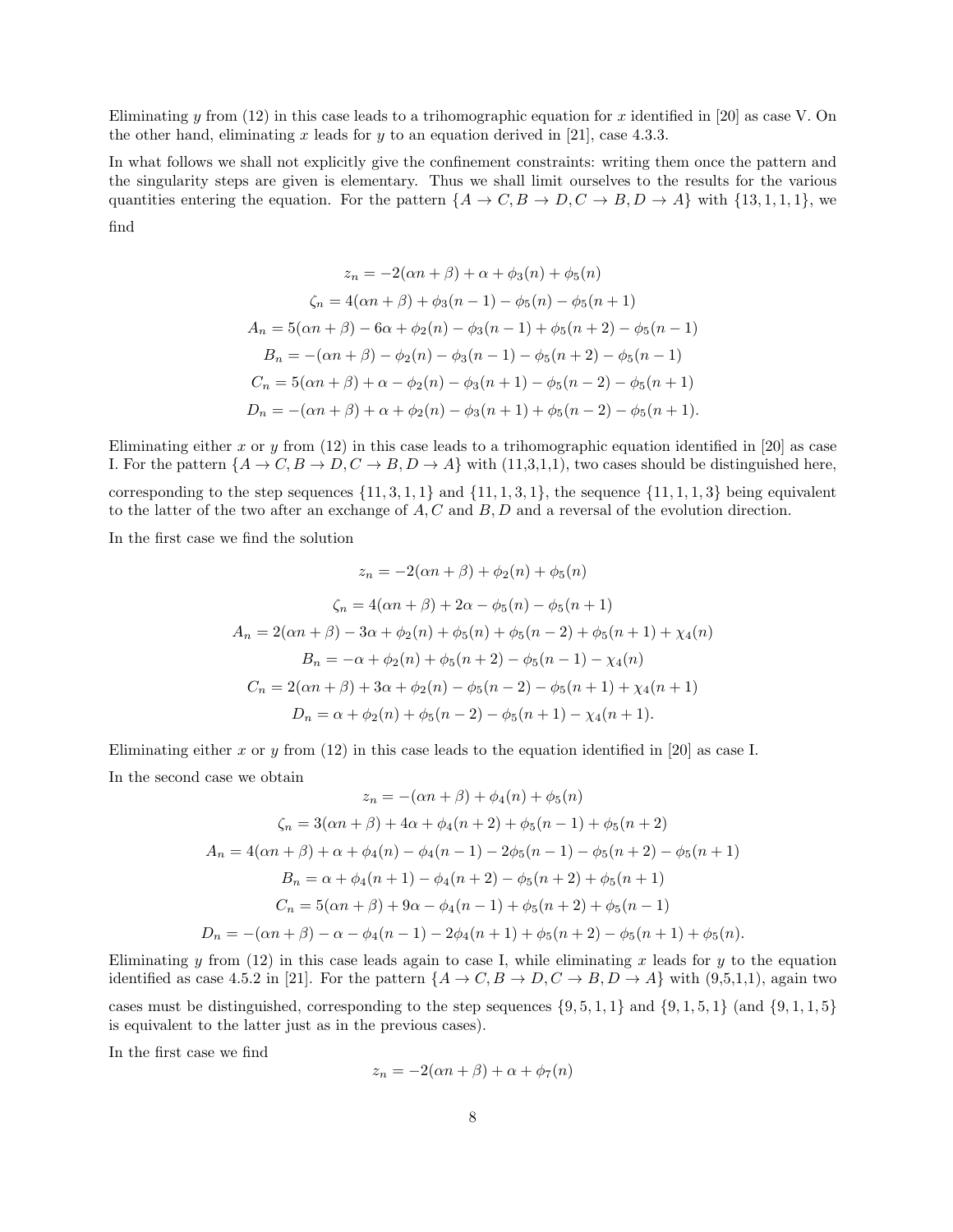$$
\zeta_n = 4(\alpha n + \beta) - \phi_7(n) - \phi_7(n+1)
$$
  
\n
$$
A_n = 3(\alpha n + \beta) - 4\alpha + \phi_2(n) - \phi_7(n+3) + \phi_7(n+1) + \phi_7(n) + \phi_7(n-2)
$$
  
\n
$$
B_n = \alpha n + \beta - 2\alpha - \phi_2(n) + 2\phi_7(n+3) + \phi_7(n+2) - \phi_7(n-1) + \phi_7(n-3)
$$
  
\n
$$
C_n = 3(\alpha n + \beta) + \alpha - \phi_2(n) + \phi_7(n+2) + \phi_7(n) + \phi_7(n-1) - \phi_7(n-3)
$$
  
\n
$$
D_n = \alpha n + \beta + \alpha + \phi_2(n) + \phi_7(n+3) - \phi_7(n+1) + \phi_7(n-2) + 2\phi_7(n-3).
$$

Eliminating either x or y from  $(12)$  in this case leads to a trihomographic equation identified in [20] as case IV.

The second case leads to

$$
z_n = 2\alpha + \phi_7(n) - \phi_7(n-1)
$$
  
\n
$$
\zeta_n = 2(\alpha n + \beta) + \alpha + \phi_7(n+2) - \phi_7(n+1) + \phi_7(n-1)
$$
  
\n
$$
A_n = 3(\alpha n + \beta) - \alpha + \phi_2(n) - \phi_7(n+3) - 2\phi_7(n-1) + \phi_7(n-2)
$$
  
\n
$$
B_n = \alpha n + \beta + 3\alpha - \phi_2(n) + \phi_7(n+3) + 2\phi_7(n+1) + \phi_7(n-2)
$$
  
\n
$$
C_n = 5(\alpha n + \beta) + 7\alpha - \phi_2(n) + \phi_7(n+2) - \phi_7(n+1) - \phi_7(n-3)
$$
  
\n
$$
D_n = -(\alpha n + \beta) - \alpha + \phi_2(n) + \phi_7(n+2) - \phi_7(n+1) + 2\phi_7(n) + \phi_7(n-3).
$$

Eliminating either x or y from  $(12)$  in this case leads to an equation obtained in [21], case 4.4.3. For pattern  $\{A \rightarrow C, B \rightarrow D, C \rightarrow B, D \rightarrow A\}$  with (9,3,3,1) there are also two distinct cases, corresponding to  ${9, 3, 3, 1}$  and  ${9, 1, 3, 3}$  (and obviously  ${9, 3, 1, 3}$  is equivalent to the former).

In the first case we obtain

$$
z_n = -( \alpha n + \beta) + \chi_4(n) + \chi_6(n) + \phi_3(n)
$$
  
\n
$$
\zeta_n = 3(\alpha n + \beta) + 3\alpha - \chi_4(n + 1) - \chi_6(n)
$$
  
\n
$$
A_n = 3(\alpha n + \beta) - \alpha + \chi_4(n + 1) + \phi_3(n) - \phi_3(n - 1) + \chi_6(n) - \chi_6(n + 1) - \chi_6(n - 1)
$$
  
\n
$$
B_n = \alpha n + \beta + \alpha - \chi_4(n + 1) - \phi_3(n + 1) + \chi_6(n) + \chi_6(n + 1) - \chi_6(n - 1)
$$
  
\n
$$
C_n = 4(\alpha n + \beta) + 5\alpha + \chi_4(n) - \chi_4(n + 1) - \phi_3(n - 1) + \chi_6(n + 1) + \chi_6(n - 1)
$$
  
\n
$$
D_n = \alpha + \chi_4(n) - \chi_4(n + 1) + \phi_3(n) - \phi_3(n + 1) - \chi_6(n + 1) - \chi_6(n - 1).
$$

Eliminating x from  $(12)$  in this case we obtain for y an equation derived in [21], case 4.4.4, while eliminating  $y$  leads for  $x$  to case 4.5.1 of the same reference.

In the second case we find

$$
z_n = -\chi_6(n) - \chi_6(n-1)
$$
  
\n
$$
\zeta_n = 2(\alpha n + \beta) + \phi_3(n) + \chi_6(n)
$$
  
\n
$$
A_n = 4(\alpha n + \beta) - 5\alpha + \chi_4(n) - \phi_3(n+1) - \chi_6(n)
$$
  
\n
$$
B_n = \alpha - \chi_4(n) + \phi_3(n-1) - \phi_3(n) - \chi_6(n)
$$
  
\n
$$
C_n = 4(\alpha n + \beta) + \alpha - \chi_4(n) - \phi_3(n+1) - \chi_6(n-1)
$$
  
\n
$$
D_n = -\alpha + \chi_4(n) + \phi_3(n) - \phi_3(n-1) - \chi_6(n-1).
$$

Eliminating either x or y from  $(12)$  in this case leads to case 4.4.4 of  $[21]$ .

Since the singularity pattern  $(7,7,1,1)$  has already been studied in detail we turn to the case of  $(7,5,3,1)$ . In this case a pattern of the first class, i.e.  $\{A \to C, B \to D, C \to A, D \to B\}$ , as explained in the beginning of this section, does exist and in fact with two distinct realisations corresponding to  $\{7, 5, 3, 1\}$  and  $\{7, 3, 5, 1\}$ .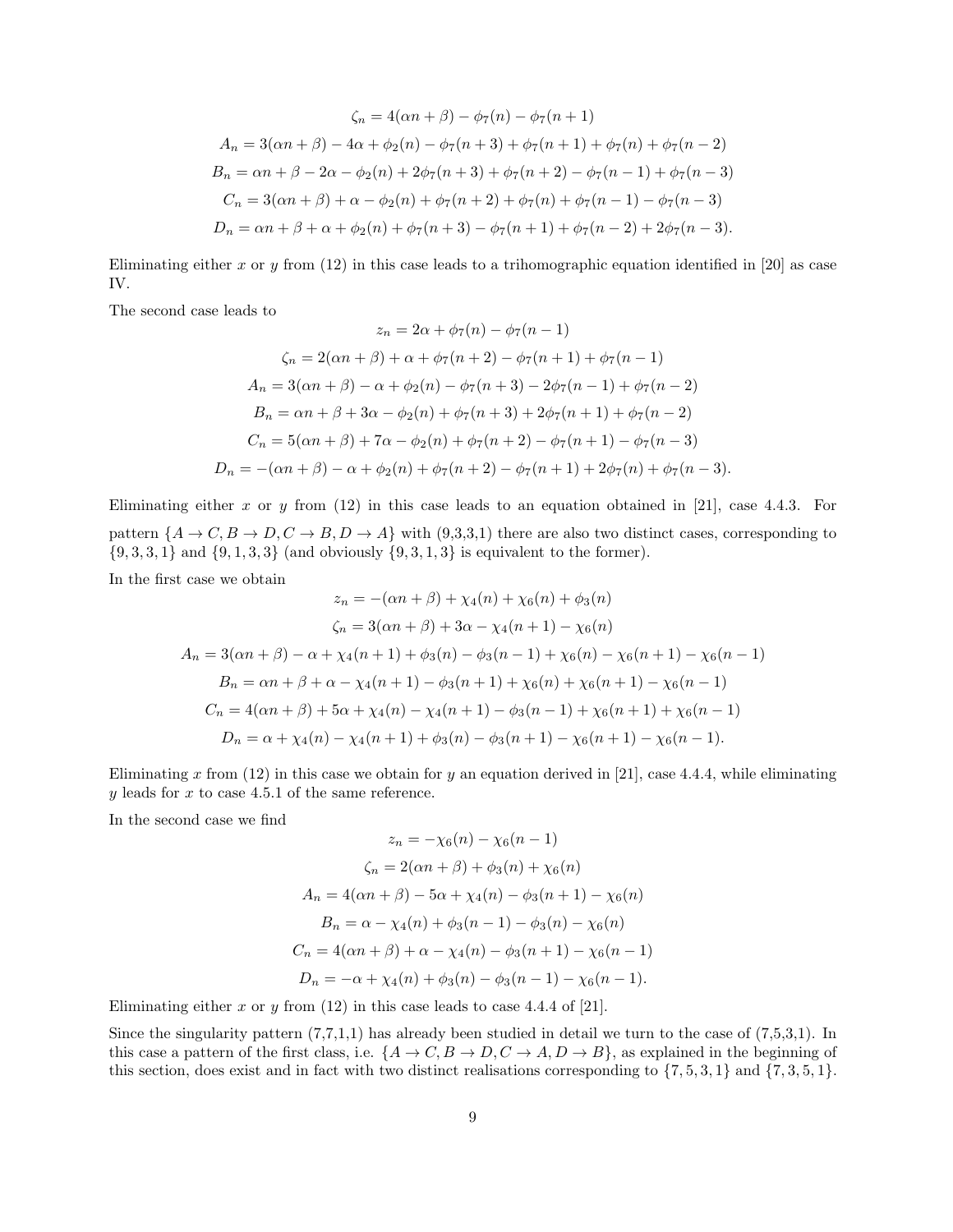We find in the first case

$$
z_n = -(\alpha n + \beta) + \phi_3(n) + \phi_5(n)
$$
  
\n
$$
\zeta_n = 3(\alpha n + \beta) + 3\alpha/2 + \phi_5(n - 1) + \phi_5(n + 2)
$$
  
\n
$$
A_n = 5(\alpha n + \beta)/2 + \gamma - \phi_3(n + 1) + \phi_5(n + 1) - \phi_5(n + 2)
$$
  
\n
$$
B_n = 3(\alpha n + \beta)/2 - 3\alpha - \gamma + \phi_3(n) - \phi_3(n - 1) + \phi_5(n) - \phi_5(n - 1) + \phi_5(n - 2)
$$
  
\n
$$
C_n = 5(\alpha n + \beta)/2 - \gamma - \phi_3(n - 1) + \phi_5(n - 1) - \phi_5(n - 2)
$$
  
\n
$$
D_n = 3(\alpha n + \beta)/2 + 3\alpha + \gamma + \phi_3(n) - \phi_3(n + 1) + \phi_5(n) - \phi_5(n + 1) + \phi_5(n + 2).
$$

Eliminating either x or y from  $(12)$  in this case leads to case 4.3.4 of [21].

In the second case we obtain

$$
z_n = 2\chi_6(n)
$$
  
\n
$$
\zeta_n = 2(\alpha n + \beta) + \phi_3(n) - \chi_6(n) - \chi_6(n+1)
$$
  
\n
$$
A_n = 3(\alpha n + \beta) + \gamma + \phi_2(n) + \phi_3(n-1) - \phi_3(n) + \chi_6(n)
$$
  
\n
$$
B_n = \alpha n + \beta - 4\alpha - \gamma - \phi_2(n) - \phi_3(n+1) + \chi_6(n) - 2\chi_6(n-1)
$$
  
\n
$$
C_n = 3(\alpha n + \beta) - 3\alpha - \gamma + \phi_2(n) + \phi_3(n) - \phi_3(n-1) + \chi_6(n)
$$
  
\n
$$
D_n = \alpha n + \beta + 3\alpha + \gamma - \phi_2(n) - \phi_3(n+1) + \chi_6(n) - 2\chi_6(n+1).
$$

Eliminating either x or y from  $(12)$  in this case leads to case 4.2.5 of [21].

Patterns of what we called the second class do also exist.

For the pattern  $\{A \to C, B \to D, C \to B, D \to A\}$  with  $(7,5,3,1)$ , three distinct cases do exist corresponding to patterns  $\{7, 5, 3, 1\}$ ,  $\{7, 3, 5, 1\}$  and  $\{7, 1, 3, 5\}$ .

In the first case we have

$$
z_n = -( \alpha n + \beta) + 5\phi_8(n)
$$
  
\n
$$
\zeta_n = 3(\alpha n + \beta) + 2\alpha + \phi_8(n + 6) - \phi_8(n + 5) + 3\phi_8(n + 4) + \phi_8(n + 2) - \phi_8(n + 1) - 2\phi_8(n)
$$
  
\n
$$
A_n = 2(\alpha n + \beta) - 2\alpha - 4\phi_8(n + 7) + 4\phi_8(n + 6) + 3\phi_8(n + 5) + \phi_8(n + 3) - \phi_8(n + 2) - 2\phi_8(n + 1) + 5\phi_8(n)
$$
  
\n
$$
B_n = 2(\alpha n + \beta) - 4\phi_8(n + 6) - \phi_8(n + 5) - 2\phi_8(n + 4) + 5\phi_8(n + 3) + \phi_8(n + 2) + 4\phi_8(n + 1) + 3\phi_8(n)
$$
  
\n
$$
C_n = 3(\alpha n + \beta) + 2\alpha - 5(\phi_8(n + 5) + \phi_8(n + 3) + \phi_8(n + 2))
$$
  
\n
$$
D_n = \alpha n + \beta + 2\alpha - 6\phi_8(n + 7) - 4\phi_8(n + 6) - 3\phi_8(n + 5) - \phi_8(n + 3) + \phi_8(n + 2) - 8\phi_8(n + 1).
$$

Eliminating x from (12) in this case we obtain for y equation 4.3.2, derived in [21], while eliminating y leads for  $x$  to case 4.4.2 of the same article.

In the second case we find

$$
z_n = \alpha + \phi_8(n+1) - \phi_8(n)
$$
  
\n
$$
\zeta_n = 2(\alpha n + \beta) + \phi_8(n+5) + \phi_8(n)
$$
  
\n
$$
A_n = 2(\alpha n + \beta) - 3\alpha + \phi_8(n+7) - \phi_8(n+6) - \phi_8(n+5) - 2\phi_8(n+3) - 3\phi_8(n)
$$
  
\n
$$
B_n = 2(\alpha n + \beta) + \alpha + \phi_8(n+4) + \phi_8(n+3) - \phi_8(n+2) + \phi_8(n+1)
$$
  
\n
$$
C_n = 4(\alpha n + \beta) + \alpha - \phi_8(n+7) - \phi_8(n+6) + \phi_8(n+5) - 2\phi_8(n+4) - \phi_8(n+1)
$$
  
\n
$$
D_n = \alpha + \phi_8(n+4) - \phi_8(n+3) - \phi_8(n+2) - 2\phi_8(n+1) - \phi_8(n).
$$

Eliminating x from (12) in this case we obtain for y equation 4.2.3 of [21], while eliminating y we find for x equation 4.4.2 of [21].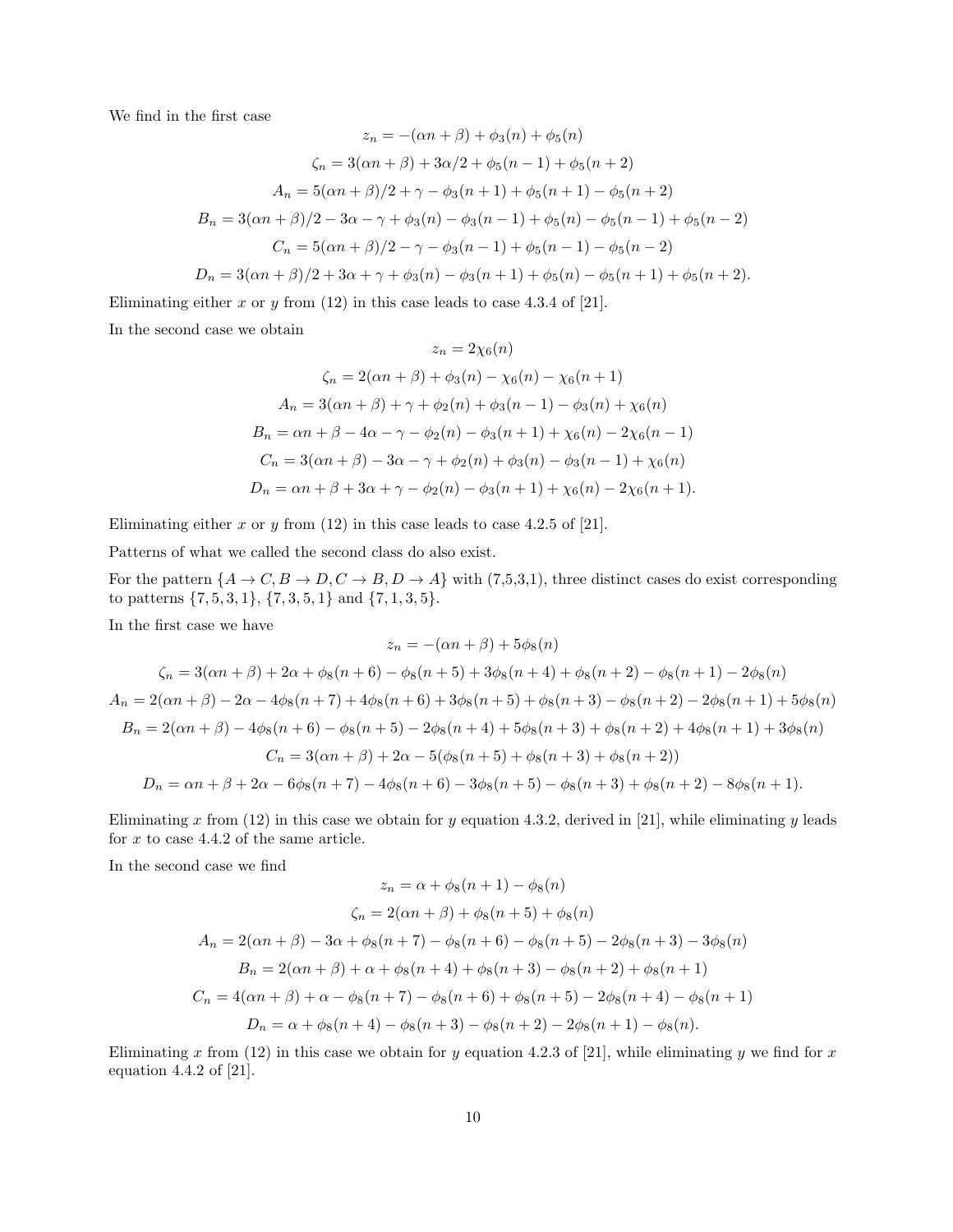The third case leads to

$$
z_n = \alpha n + \beta + \phi_8(n)
$$
  
\n
$$
\zeta_n = \alpha n + \beta + 2\alpha + \phi_8(n+7) + \phi_8(n+4) - \phi_8(n+3) + \phi_8(n+2) - \phi_8(n)
$$
  
\n
$$
A_n = 4(\alpha n + \beta) + \alpha + \phi_8(n+3) + \phi_8(n+1) + \phi_8(n) - \phi_8(n-1) + 2\phi_8(n-2)
$$
  
\n
$$
B_n = \alpha + \phi_8(n+3) - 2\phi_8(n+2) + \phi_8(n+1) + \phi_8(n) - \phi_8(n-1)
$$
  
\n
$$
C_n = 3(\alpha n + \beta) + 5\alpha + 2\phi_8(n+4) - \phi_8(n+3) + \phi_8(n+1) + \phi_8(n-1)
$$
  
\n
$$
D_n = \alpha n + \beta - \phi_8(n+3) + 2\phi_8(n+2) - \phi_8(n+1) + \phi_8(n-1).
$$

Eliminating x from (12) in this case we find for y equation 4.3.2 of [21], while eliminating y we obtain for x equation 4.2.3 of [21].

For the pattern  $\{A \to C, B \to D, C \to B, D \to A\}$  with  $\{7, 3, 3, 3\}$  (the only possible pattern in this case) we find

$$
z_n = \psi_6(n)
$$
  
\n
$$
\zeta_n = 2(\alpha n + \beta) + \alpha + \phi_3(n) + \tilde{\psi}_6(n)
$$
  
\n
$$
A_n = 3(\alpha n + \beta) - 2\alpha + \phi_2(n) - \phi_3(n) + \phi_3(n - 1) + \psi_6(n + 1) + \tilde{\psi}_6(n + 1)
$$
  
\n
$$
B_n = \alpha n + \beta - \phi_2(n) + \phi_3(n) + \phi_3(n - 1) + \psi_6(n) + \psi_6(n - 1) + 2\tilde{\psi}_6(n - 1) - \tilde{\psi}_6(n + 1)
$$
  
\n
$$
C_n = 3(\alpha n + \beta) + 2\alpha + \phi_2(n) + \phi_3(n) - \phi_3(n - 1) + \psi_6(n - 1) - \tilde{\psi}_6(n + 1)
$$
  
\n
$$
D_n = \alpha n + \beta - \phi_2(n) + \phi_3(n) + \phi_3(n - 1) + \psi_6(n) + \psi_6(n + 1) + 2\tilde{\psi}_6(n) + \tilde{\psi}_6(n + 1).
$$

Here we have introduced the periodic function  $\psi_6(n)$  satisfying the relation  $\psi_6(n+1) + \psi_6(n-1) = \psi_6(n)$ and which can be expressed in term of the cubic roots of unity,  $j, j^2$ , as

$$
\psi_6(n) = \gamma(-j)^n + \delta(-j^2)^n.
$$

In the results above  $\psi_6$  and  $\tilde{\psi}_6$  are two independent functions of two parameters each. Eliminating either x or  $y$  from  $(12)$  in this case leads to case 5.1.2 of  $[21]$ .

The pattern  $\{A \to C, B \to D, C \to B, D \to A\}$  with  $\{5, 5, 5, 1\}$ , again, yields only one possibility:

$$
z_n = \omega_9(n+1) - \omega_9(n) - \omega_9(n-1) + \omega_9(n-2)
$$
  
\n
$$
\zeta_n = 2(\alpha n + \beta) + \alpha + \omega_9(n)
$$
  
\n
$$
A_n = \alpha n + \beta - 2\alpha + \phi_2(n) - \omega_9(n+5) - 2\omega_9(n+4) + \omega_9(n+3) - \omega_9(n+1) - \omega_9(n)
$$
  
\n
$$
B_n = 3(\alpha n + \beta) - \phi_2(n) + \omega_9(n+6) + \omega_9(n+5) + \omega_9(n+1)
$$
  
\n
$$
C_n = 3(\alpha n + \beta) - \phi_2(n) + \omega_9(n+3) + \omega_9(n+2) + \omega_9(n-3)
$$

$$
D_n = \alpha n + \beta + 2\alpha + \phi_2(n) + \omega_9(n+5) - \omega_9(n+4) - \omega_9(n+3) + \omega_9(n+1) - \omega_9(n-1).
$$

The periodic function  $\omega_9$  obeys the relation  $\omega_9(n+3) + \omega_9(n-3) + \omega_9(n) = 0$  and can be expressed in terms of 6 ninth roots of unity as

$$
\omega_9(n) = \sum_{\ell=1,2,4,5,7,8} c_{\ell} \exp(2i\pi \ell n/9).
$$

Eliminating either x or y from  $(12)$  in this case leads to case 4.2.2 of [21].

The last pattern we must examine is (5,5,3,3). Clearly a first class, i.e. pattern  $\{A \to C, B \to D, C \to C\}$  $A, D \to B$ } with steps {5, 3, 5, 3} is just an artificial doubling of the case IV of [20]. Eliminating either of the two variables leads to an equation already derived in [21], equation 5.2.7. As shown in [25] this equation is a double-step evolution obtained from case IV.

However, another pattern exists for pattern  $(5,5,3,3)$  giving rise to a discrete Painlevé equation.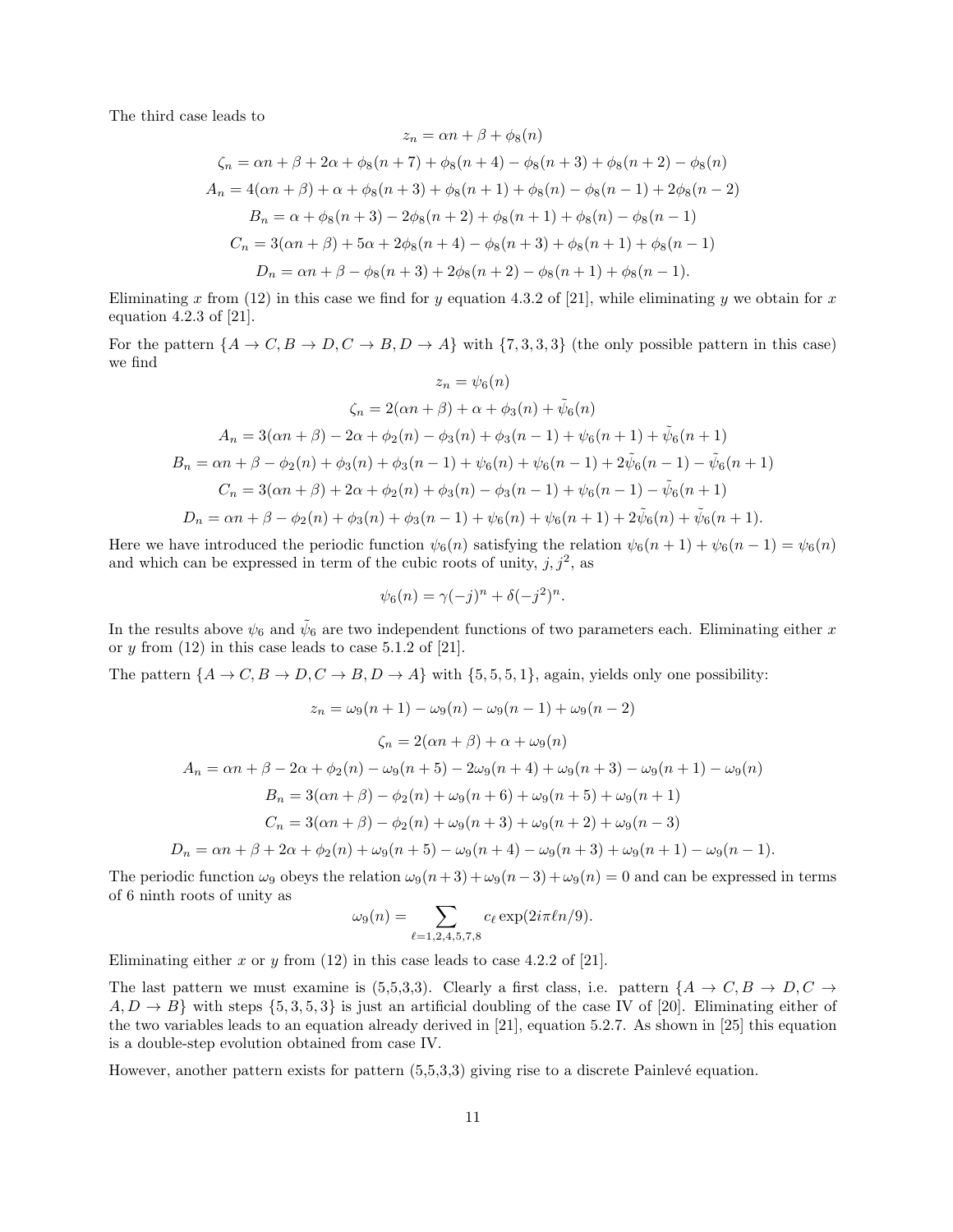For the pattern  $\{A \to C, B \to D, C \to A, D \to B\}$  with  $\{5, 5, 3, 3\}$  we find

$$
z_n = \chi_6(n) + \chi_6(n-1)
$$
  
\n
$$
\zeta_n = 2(\alpha n + \beta) - \chi_6(n)
$$
  
\n
$$
A_n = 2(\alpha n + \beta) + \gamma + \phi_4(n) + \chi_6(n)
$$
  
\n
$$
B_n = 2(\alpha n + \beta) - 4\alpha - \gamma - \phi_4(n) + \chi_6(n)
$$
  
\n
$$
C_n = 2(\alpha n + \beta) - 2\alpha - \gamma - \phi_4(n+2) + \chi_6(n-1)
$$
  
\n
$$
D_n = 2(\alpha n + \beta) + 2\alpha + \gamma + \phi_4(n+2) + \chi_6(n-1).
$$

Eliminating either x or y from  $(12)$  in this case leads to case 4.1 of [21] after some recombination of the parameters.

Finally we have two cases with a pattern  $\{A \rightarrow C, B \rightarrow D, C \rightarrow B, D \rightarrow A\}$  and steps  $\{5, 5, 3, 3\}$  and  $\{5, 3, 5, 3\}$  respectively.

In the first case we find

$$
z_n = \chi_6(n) + \chi_6(n-1)
$$
  
\n
$$
\zeta_n = 2(\alpha n + \beta) - \chi_6(n)
$$
  
\n
$$
A_n = 2(\alpha n + \beta) - 2\alpha + \chi_8(n) + \chi_6(n)
$$
  
\n
$$
B_n = 2(\alpha n + \beta) - 2\alpha - \chi_8(n) + \chi_6(n)
$$
  
\n
$$
C_n = 2(\alpha n + \beta) + \chi_8(n+2) + \chi_6(n-1)
$$
  
\n
$$
D_n = 2(\alpha n + \beta) - \chi_8(n+2) + \chi_6(n-1).
$$

Eliminating either x or y from  $(12)$  in this case leads again to case 4.1 of [21].

In the second case we obtain

$$
z_n = \alpha n + \beta + \chi_6(n) + \chi_8(n)
$$
  
\n
$$
\zeta_n = \alpha n + \beta - \chi_6(n+1) - \chi_8(n)
$$
  
\n
$$
A_n = 2(\alpha n + \beta) - 4\alpha + \chi_8(n) - \chi_8(n-2) - \chi_8(n+1) - \chi_8(n-1) + \chi_6(n)
$$
  
\n
$$
B_n = 2(\alpha n + \beta) + \chi_8(n) + \chi_8(n-2) + \chi_8(n+1) - \chi_8(n-1) - \chi_6(n)
$$
  
\n
$$
C_n = 3(\alpha n + \beta) + \chi_8(n-1) - \chi_8(n+1) + \chi_8(n+2) - 2\chi_6(n-1)
$$
  
\n
$$
D_n = \alpha n + \beta + \chi_8(n+1) - \chi_8(n-1) - \chi_8(n+2) - 2\chi_6(n-1).
$$

Eliminating x from (12) in this case we obtain for y equation 5.2.4 of [21], while eliminating y leads for x to case 4.1 of the same article.

### 4. Singularity analysis of the even and odd steps case

The final set we shall analyse is when two of the singularity steps  $M, N, P, Q$  are even and some are odd. Without loss of generality we can choose to enter the singularity through  $A$  and exit it through  $C$  in an odd number of steps. As a consequence if we enter the singularity through  $B$  we must exit it in an even number of steps. Two possibilities arise: either this singularity exits through B or it exits through A. In the latter case we have necessarily  $N = 4$ . In the first case we can choose the singularity entering though C to exit exit through A. In the latter case two branches do exist: either C exits through B or it exits through  $D$ , in which case  $P = 4$ . Putting all this together we have three distinct classes of patterns: (i)  $\{A \rightarrow C, B \rightarrow B, C \rightarrow A, D \rightarrow D\}$ , (ii)  $\{A \rightarrow C, B \rightarrow A, C \rightarrow B, D \rightarrow D\}$  and (iii)  ${A \rightarrow C, B \rightarrow A, C \rightarrow D, D \rightarrow B}$ . Class (i) comprises all possible even and odd steps collections, class (ii) consists of patterns with at least one step of length 4, while in class (iii) two length-4 steps must exist.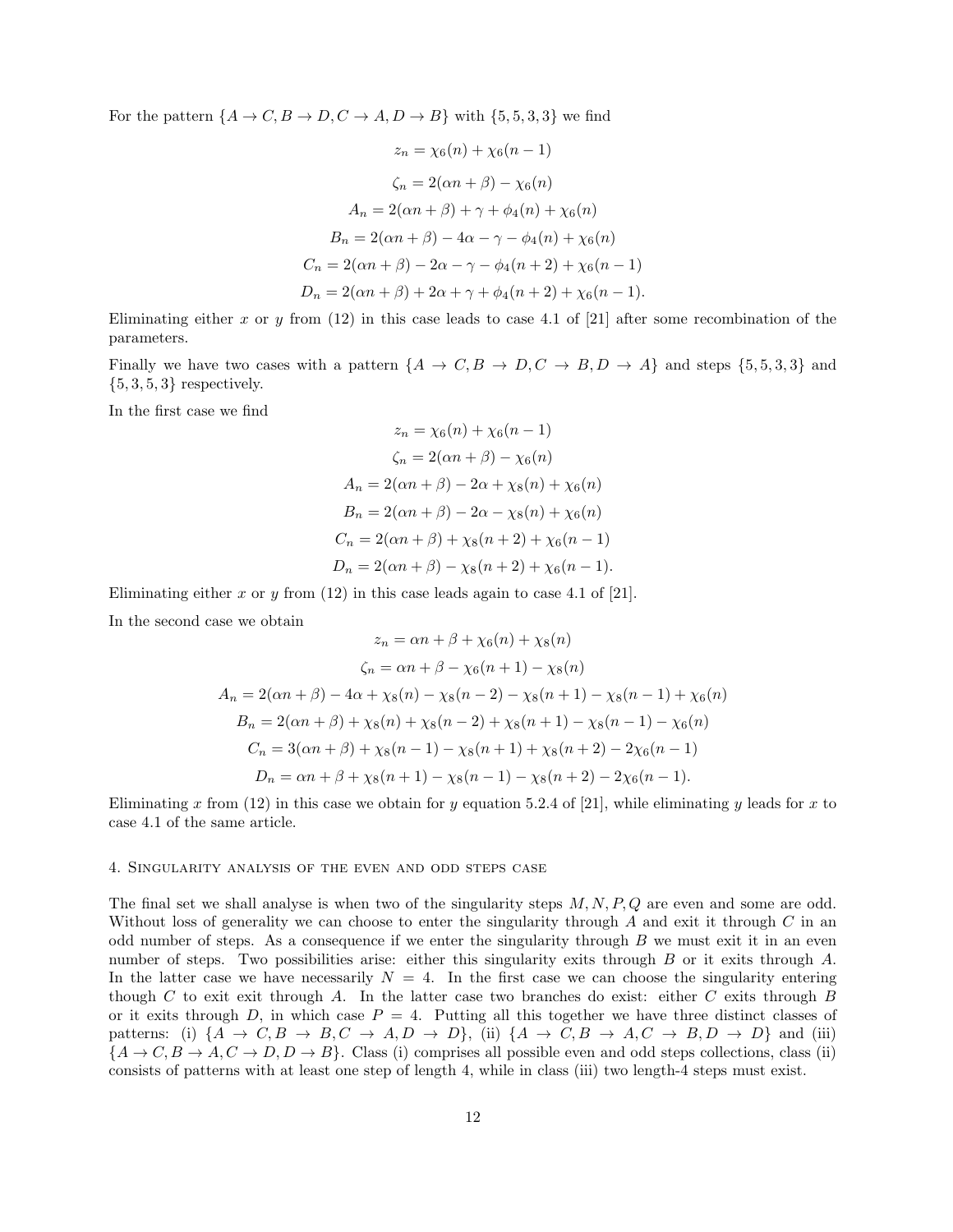The sets of patterns which are possible for class (i) are: (12,2,1,1), (11,2,2,1), (10,4,1,1), (10,3,2,1), (9,4,2,1), (9,3,2,2), (8,6,1,1), (8,5,2,1), (8,4,3,1), (8,3,3,2), (7,6,2,1), (7,5,2,2), (7,4,4,1), (7,4,3,2), (6,6,3,1), (6,5,4,1),  $(6,5,3,2), (6,4,3,3), (5,5,4,2), (5,4,4,3).$  Nine of those sets do also exist for class (ii) while class (iii) comprises just two sets:  $(7,4,4,1)$  and  $(5,4,4,3)$ . Note that the allowed permutations of  $(M, N, P, Q)$  do not lead to any new results since the pattern is identical to that initially considered, up to a renaming of  $(A, B, C, D)$  and, in some cases, a reversal of the evolution direction. We shall start with the singularity analysis of patterns of class (i). The cases  $(12,2,1,1), (10,4,1,1),$  and  $(8,6,1,1)$  are already known ones, first obtained in [19], corresponding to cases VII, VIII-IX and VI of [20]. We need not repeat the results for them here.

Class (i), with singularity pattern  $\{A \to C, B \to B, C \to A, D \to D\}.$ 

Steps 
$$
\{11, 2, 1, 2\}
$$

$$
z_n = -4(\alpha n + \beta) + \phi_3(n) + \phi_5(n)
$$
  
\n
$$
\zeta_n = 6(\alpha n + \beta) + 3\alpha + \phi_5(n - 2)
$$
  
\n
$$
A_n = 3(\alpha n + \beta) - 7\alpha + \phi_2(n) + \phi_3(n) - \phi_3(n - 1) - \phi_5(n - 1) - \phi_5(n - 2)
$$
  
\n
$$
B_n = \alpha n + \beta + \alpha - \phi_2(n) - \phi_3(n + 1) + \phi_5(n + 2) - \phi_5(n + 1) + \phi_5(n)
$$
  
\n
$$
C_n = 3(\alpha n + \beta) + 7\alpha + \phi_2(n) - \phi_3(n + 1) + \phi_3(n) - \phi_5(n + 2) - \phi_5(n + 1)
$$
  
\n
$$
D_n = \alpha n + \beta - \alpha - \phi_2(n) - \phi_3(n - 1) + \phi_5(n - 2) - \phi_5(n - 1) + \phi_5(n).
$$

Eliminating y of x we obtain for x and y respectively an equation which is precisely 3.1 of [21]. Steps {3, 10, 1, 2}

$$
z_n = 2\alpha + \phi_7(n+3) - \phi_7(n+1)
$$
  
\n
$$
\zeta_n = 2(\alpha n + \beta) + \phi_7(n) + \phi_7(n+1)
$$
  
\n
$$
A_n = -(\alpha n + \beta) - 5\alpha/2 + \phi_2(n) + \phi_7(n) - \phi_7(n+1) - \phi_7(n+2)
$$
  
\n
$$
B_n = 5(\alpha n + \beta) + 5\alpha/2 - \phi_2(n) + 2\phi_7(n-1) + 2\phi_7(n+3) + \phi_7(n+2) - \phi_7(n+1) + \phi_7(n)
$$
  
\n
$$
C_n = 3(\alpha n + \beta) + 7\alpha/2 + \phi_2(n) + \phi_7(n+3) + \phi_7(n+2) + \phi_7(n)
$$
  
\n
$$
D_n = \alpha n + \beta + \alpha/2 - \phi_2(n) + \phi_7(n+3) - \phi_7(n+2) + \phi_7(n).
$$

Eliminating x in this case we obtain for y equation 4.4.3 of [21], while eliminating y leads for x to case 3.3 of the same article.

Steps {9, 4, 1, 2}

$$
z_n = -3(\alpha n + \beta) + 2\alpha + \phi_4(n) + \phi_5(n)
$$
  
\n
$$
\zeta_n = 5(\alpha n + \beta) + \phi_4(n + 2)
$$
  
\n
$$
A_n = 2(\alpha n + \beta) - 7\alpha + \phi_4(n + 1) + \phi_4(n) - \phi_5(n - 1) + \phi_5(n + 2) + \phi_5(n)
$$
  
\n
$$
B_n = 2(\alpha n + \beta) + \alpha + \phi_4(n + 1) + \phi_4(n) + \phi_5(n - 1) - \phi_5(n + 2) + \phi_5(n)
$$
  
\n
$$
C_n = 3(\alpha n + \beta) + 5\alpha - \phi_4(n + 1) - \phi_5(n + 3) - \phi_5(n + 1) + \phi_5(n)
$$
  
\n
$$
D_n = \alpha n + \beta - \alpha - \phi_4(n + 1) - 2\phi_4(n - 1) - \phi_5(n + 2) - \phi_5(n - 1).
$$

Eliminating y we obtain for x equation 3.2 of [21], while eliminating x leads for y to equation 4.5.2. Steps {9, 2, 3, 2}

$$
z_n = -2(\alpha n + \beta) + \phi_7(n) + \phi_7(n+1)
$$
  

$$
\zeta_n = 4(\alpha n + \beta) + 2\alpha + \phi_7(n-3) + \phi_7(n-2) + \phi_7(n+1)
$$
  

$$
A_n = 3(\alpha n + \beta) - 9\alpha/2 + \phi_2(n) - 2\phi_7(n-2) - \phi_7(n-1) - \phi_7(n+2) + \phi_7(n)
$$
  

$$
B_n = \alpha n + \beta + \alpha/2 - \phi_2(n) - \phi_7(n-1) + \phi_7(n) - \phi_7(n+2)
$$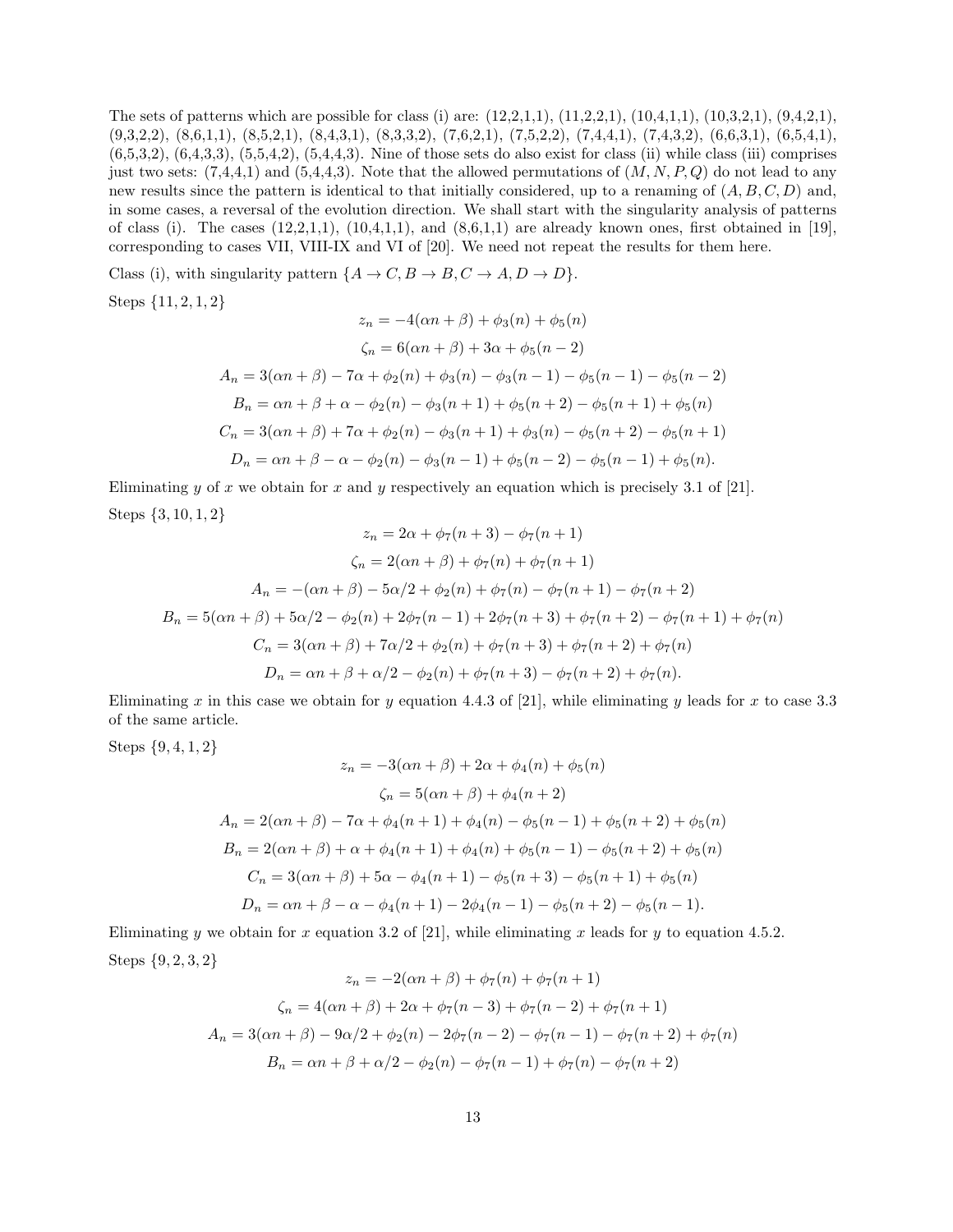$$
C_n = 3(\alpha n + \beta) + 9\alpha/2 - \phi_2(n) - \phi_7(n-1) + \phi_7(n+1) - \phi_7(n+2) - 2\phi_7(n+3)
$$
  

$$
D_n = \alpha n + \beta - \frac{al}{2} + \phi_2(n) - \phi_7(n-1) - \phi_7(n+2) + \phi_7(n+1).
$$

Here eliminating either y of x leads, for the other variable to an equation which is 4.4.3 of [21]. Steps {5, 8, 1, 2}

$$
z_n = -\alpha n - \beta + \phi_3(n) + \phi_2(n) + \chi_8(n)
$$
  
\n
$$
\zeta_n = 3(\alpha n + \beta) + 6\alpha + \phi_2(n) - \chi_8(n)
$$
  
\n
$$
A_n = -4\alpha - \phi_3(n-1) + \phi_3(n) - \chi_8(n-1) + \chi_8(n+2) - \chi_8(n+1) + \chi_8(n)
$$
  
\n
$$
B_n = 4(\alpha n + \beta) + 10\alpha - \phi_3(n+1) - \chi_8(n-1) - \chi_8(n+2) + \chi_8(n+1) + \chi_8(n)
$$
  
\n
$$
C_n = 3(\alpha n + \beta) + 10\alpha + \phi_2(n) - \phi_3(n+1) + \phi_3(n) - \chi_8(n+3) + \chi_8(n+2) - \chi_8(n+1)
$$
  
\n
$$
D_n = \alpha n + \beta + 2\alpha + 3\phi_2(n) - \phi_3(n-1) + \chi_8(n+3) - \chi_8(n+2) + \chi_8(n+1).
$$

Here we obtain for x a trihomographic equation which is 3.4 of [21] and for y equation 4.3.3 of the same article.

Steps {3, 8, 1, 4}

$$
z_n = \alpha + \phi_8(n) - \phi_8(n+1)
$$
  
\n
$$
\zeta_n = 2(\alpha n + \beta) - \phi_8(n) - \phi_8(n-3)
$$
  
\n
$$
A_n = -2\alpha - \phi_8(n-3) + \phi_8(n-2) - \phi_8(n-1) + \phi_8(n)
$$
  
\n
$$
B_n = 4(\alpha n + \beta) - 2\phi_8(n-4) + \phi_8(n-3) - \phi_8(n-2) - \phi_8(n-1) - 2\phi_8(n+1) + \phi_8(n)
$$
  
\n
$$
C_n = 2(\alpha n + \beta) + 2\alpha - \phi_8(n-3) + \phi_8(n-2) - \phi_8(n-1) - \phi_8(n+1)
$$
  
\n
$$
D_n = 2(\alpha n + \beta) - \phi_8(n-3) - \phi_8(n-2) + \phi_8(n-1) - \phi_8(n+1).
$$

Eliminating y we obtain for x equation 4.4.2 of [21], while eliminating x leads for y to equation 4.2.3. Steps  $\{3,8,3,2\}$  $\frac{2}{4}$  + 4 $\frac{1}{2}$  +  $\frac{1}{2}$  +  $\frac{1}{2}$ 

$$
z_n = \alpha n + \beta + 4\alpha + \phi_8(n+4)
$$
  
\n
$$
\zeta_n = \alpha n + \beta + \phi_8(n)
$$
  
\n
$$
A_n = \phi_8(n+3) - \phi_8(n+2) - \phi_8(n+1) + \phi_8(n)
$$
  
\n
$$
B_n = 4(\alpha n + \beta) + 6\alpha + 2\phi_8(n-1) + 2\phi_8(n+4) - \phi_8(n+3) + \phi_8(n+2) + \phi_8(n+1) - \phi_8(n)
$$
  
\n
$$
C_n = 3(\alpha n + \beta) + 6\alpha + \phi_8(n+4) + \phi_8(n+3) - \phi_8(n+2) + \phi_8(n+1) + \phi_8(n)
$$
  
\n
$$
D_n = \alpha n + \beta + 2\alpha + \phi_8(n+4) - \phi_8(n+3) + \phi_8(n+2) - \phi_8(n+1) + \phi_8(n).
$$

Again, the equation for x turns out to be 4.4.2 of [21] but now the equation for y is 5.1.3. Steps {7, 6, 1, 2}

$$
z_n = -2(\alpha n + \beta) + 2\phi_7(n) + 2\phi_7(n+1)
$$
  
\n
$$
\zeta_n = 4(\alpha n + \beta) + 4\alpha - \phi_7(n+1) - \phi_7(n) + \phi_7(n+3)
$$
  
\n
$$
A_n = \alpha n + \beta - 9\alpha/2 + \phi_2(n) + \phi_7(n-3) - 3\phi_7(n-1) + \phi_7(n+1) - \phi_7(n)
$$
  
\n
$$
B_n = 3(\alpha n + \beta) + 9\alpha/2 - \phi_2(n) - \phi_7(n-3) + \phi_7(n-1) + 2\phi_7(n+2) + 3\phi_7(n+1) + 3\phi_7(n)
$$
  
\n
$$
C_n = 3(\alpha n + \beta) + 15\alpha/2 + \phi_2(n) - \phi_7(n-2) + \phi_7(n+3) - \phi_7(n+2) + 2\phi_7(n)
$$
  
\n
$$
D_n = \alpha n + \beta + \alpha/2 - \phi_2(n) - \phi_7(n-1) - \phi_7(n-3) + \phi_7(n+1) - \phi_7(n).
$$

Eliminating either  $y$  of  $x$  leads, for the other variable to an equation which is 4.4.3 of [21].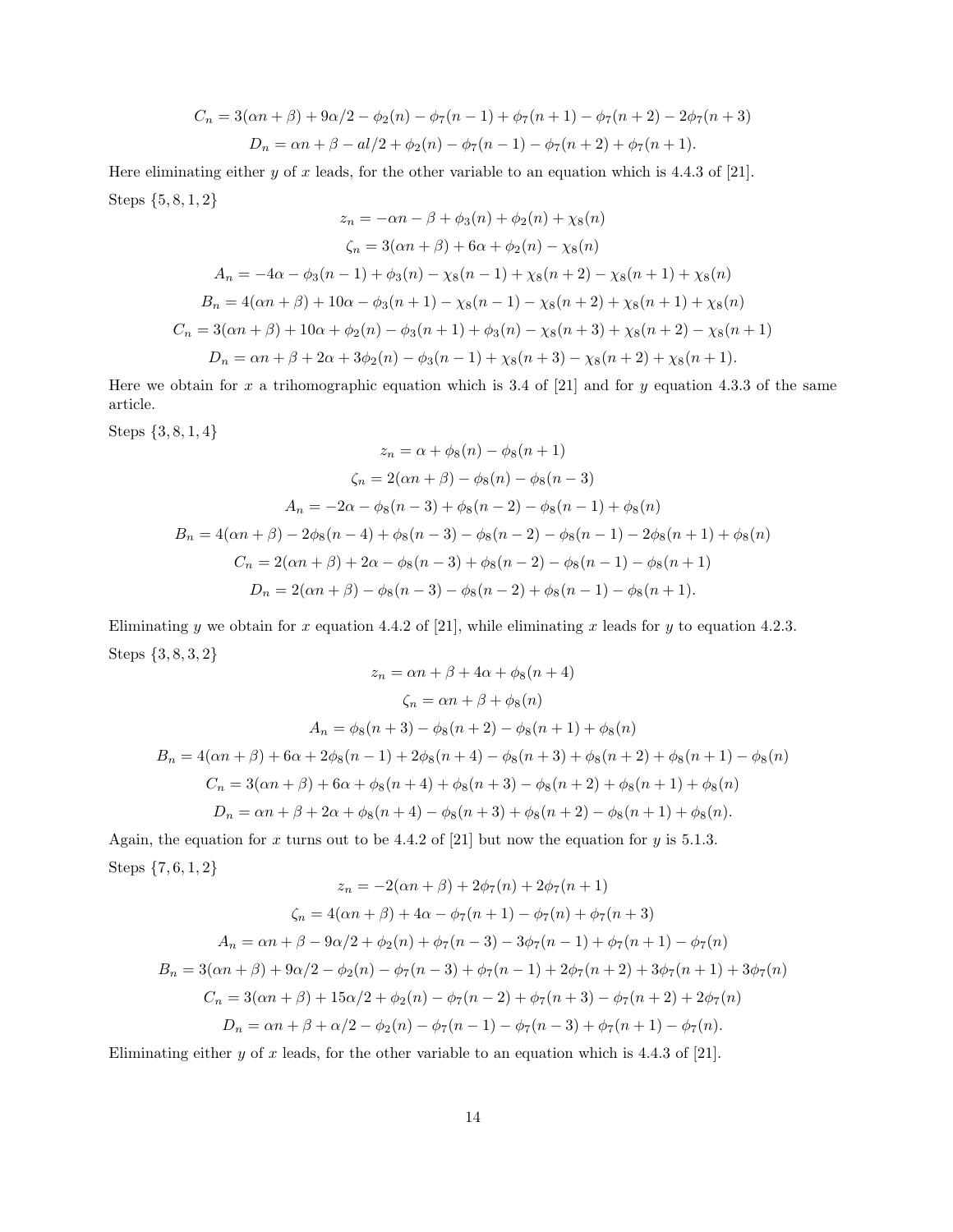Steps {7, 2, 5, 2}

$$
z_n = -\omega_6(n-2) - \omega_6(n+1)
$$
  
\n
$$
\zeta_n = 2(\alpha n + \beta) + \phi_3(n) + \omega_6(n)
$$
  
\n
$$
A_n = 3(\alpha n + \beta) - 7\alpha/2 + \phi_2(n) + \phi_3(n-1) - \phi_3(n) - \omega_6(n+1)
$$
  
\n
$$
B_n = \alpha n + \beta - \alpha/2 - \phi_2(n) - \phi_3(n+1) - 2\omega_6(n-2) + \omega_6(n-1) + \omega_6(n-3)
$$
  
\n
$$
C_n = 3(\alpha n + \beta) + \alpha/2 + \phi_2(n) - \phi_3(n-1) + \phi_3(n) - \omega_6(n-2)
$$
  
\n
$$
D_n = \alpha n + \beta - \alpha/2 - \phi_2(n) - \phi_3(n+1) + \omega_6(n+2) - 2\omega_6(n+1) + \omega_6(n).
$$

The periodic function  $\omega_6$  obeys the relation  $\omega_6(n+2) + \omega_6(n-2) - \omega_6(n) = 0$  and can be expressed in terms of 6 ninth roots of unity as

$$
\omega_6(n) = \sum_{\ell=1,5,7,11} c_{\ell} \exp(i \pi \ell n/6).
$$

Eliminating either of the two variables leads to the same equation, namely 4.2.4 of [21]. Steps {7, 4, 1, 4}  $2(n-1/2)+2+(n+2/6n+2)/(n+2)$ 

$$
z_n = -2(\alpha n + \beta) + \alpha + 2\phi_6(n) + 2\phi_6(n+2)
$$
  
\n
$$
\zeta_n = 4(\alpha n + \beta) - \phi_6(n+3) - \phi_6(n)
$$
  
\n
$$
A_n = 2(\alpha n + \beta) - 6\alpha + \chi_4(n) - 2\phi_6(n-1) + \phi_6(n-2) + 2\phi_6(n+2) - \phi_6(n+1) + 2\phi_6(n)
$$
  
\n
$$
B_n = 2(\alpha n + \beta) - \chi_4(n) - \phi_6(n-2) + \phi_6(n+1) + 2\phi_6(n)
$$
  
\n
$$
C_n = 2(\alpha n + \beta) + 4\alpha - \chi_4(n+1) - 2\phi_6(n-1) - \phi_6(n-2) - 4\phi_6(n+3) - 3\phi_6(n+1)
$$
  
\n
$$
D_n = 2(\alpha n + \beta) - 2\alpha + \chi_4(n+1) - \phi_6(n-2) + 2\phi_6(n+2) + \phi_6(n+1).
$$

Here, also, elimination results to the same equation, in this case 4.4.4 of [21]. Steps {7, 4, 3, 2}

$$
z_n = -\alpha n - \beta + \phi_8(n)
$$
  
\n
$$
\zeta_n = 3(\alpha n + \beta) + 4\alpha - \phi_8(n - 1) - \phi_8(n + 4) - \phi_8(n + 1)
$$
  
\n
$$
A_n = 2(\alpha n + \beta) - \alpha - 2\phi_8(n - 2) + \phi_8(n - 1) - \phi_8(n + 3) + \phi_8(n + 2) - \phi_8(n + 1)
$$
  
\n
$$
B_n = 2(\alpha n + \beta) + 3\alpha - \phi_8(n - 1) - \phi_8(n + 3) - \phi_8(n + 2) + \phi_8(n + 1)
$$
  
\n
$$
C_n = 3(\alpha n + \beta) + 7\alpha - \phi_8(n - 1) - 2\phi_8(n + 4) + \phi_8(n + 3) - \phi_8(n + 2) - \phi_8(n + 1) + \phi_8(n)
$$
  
\n
$$
D_n = \alpha n + \beta + \alpha - \phi_8(n - 1) - \phi_8(n + 3) + \phi_8(n + 2) - \phi_8(n + 1) + \phi_8(n).
$$

The equation for x obtained by elimination turns out to be 4.2.3 of [21], while for y we find 4.1.3. Steps {3, 6, 1, 6}

$$
z_n = \omega_9(n-1) - \omega_9(n+2)
$$
  
\n
$$
\zeta_n = 2(\alpha n + \beta) + \alpha + \omega_9(n+2) - \omega_9 n
$$
  
\n
$$
A_n = \alpha n + \beta - 2\alpha + \phi_2(n) + 2\omega_9(n+1) + \omega_9(n-1)
$$
  
\n
$$
B_n = 3(\alpha n + \beta) - \phi_2(n) + \omega_9(n-4) - \omega_9(n+2)
$$
  
\n
$$
C_n = \alpha n + \beta + 2\alpha + \phi_2(n) - \omega_9(n+2) - 2\omega_9(n)
$$
  
\n
$$
D_n = 3(\alpha n + \beta) - \phi_2(n) + \omega_9(n-1) - \omega_9(n-4).
$$

Both equations, either for  $x$  or for  $y$ , are equation 4.2.2 of [21].

Steps {5, 6, 1, 4}

$$
z_n = -\alpha n - \beta + \alpha - \phi_8(n-1) - \phi_8(n+2) - \phi_8(n)
$$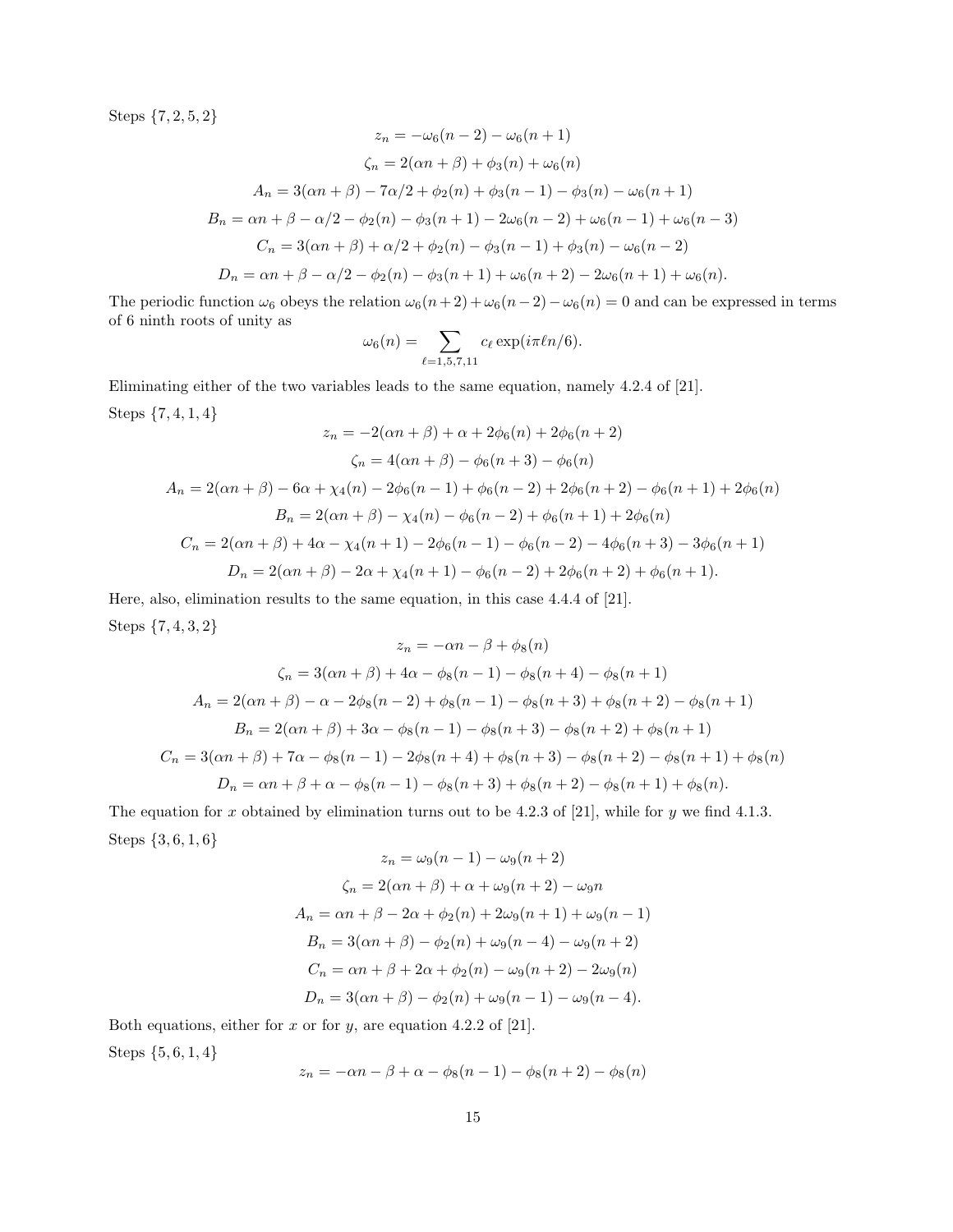$$
\zeta_n = 3(\alpha n + \beta) + \phi_8(n)
$$
  
\n
$$
A_n = \alpha n + \beta - 4\alpha - \phi_8(n - 3) - \phi_8(n + 3) - 2\phi_8(n + 2) - \phi_8(n)
$$
  
\n
$$
B_n = 3(\alpha n + \beta) + \phi_8(n - 3) + \phi_8(n + 3) - \phi_8(n)
$$
  
\n
$$
C_n = 2(\alpha n + \beta) + 3\alpha - \phi_8(n - 3) - \phi_8(n - 1) + \phi_8(n + 3) - \phi_8(n + 2)
$$
  
\n
$$
D_n = 2(\alpha n + \beta) - \alpha + \phi_8(n - 3) - \phi_8(n - 1) - \phi_8(n + 3) - \phi_8(n + 2).
$$

Eliminating y we obtain for x equation 4.3.2 of [21], while eliminating x leads for y to equation 4.2.3. Steps {5, 6, 3, 2}

$$
z_n = 2\alpha + \omega_9(n+1) - \omega_9(n-1)
$$
  
\n
$$
\zeta_n = 2(\alpha n + \beta) - \omega_9(n+2)
$$
  
\n
$$
A_n = \alpha n + \beta - 3\alpha/2 + \phi_2(n) - \omega_9(n-2) - 2\omega_9(n-1) - \omega_9(n+3) - \omega_9(n+2)
$$
  
\n
$$
B_n = 3(\alpha n + \beta) + 3\alpha/2 - \phi_2(n) + \omega_9(n-2) + \omega_9(n+3) + \omega_9(n+2)
$$
  
\n
$$
C_n = 3(\alpha n + \beta) + 7\alpha/2 - \phi_2(n + \omega_9(n+5) + \omega_9(n+4) - \omega_9(n+3) + 2\omega_9(n+1))
$$
  
\n
$$
D_n = \alpha n + \beta + \alpha/2 + \phi_2(n) - 2\omega_9(n-1) - \omega_9(n+5) - \omega_9(n+4) + \omega_9(n+3) - 2\omega_9(n+2).
$$

After elimination of y we find for x equation 4.2.2 of [21], and similarly equation 5.2.8 for y. Steps {3, 6, 3, 4}  $z = \alpha n + \beta + \gamma_4(n) + \gamma_{10}(n)$ 

$$
z_n = \alpha n + \beta + \gamma + \chi_4(n) + \chi_{10}(n)
$$
  
\n
$$
\zeta_n = \alpha n + \beta - \alpha + \chi_{10}(n-1) + \chi_{10}(n+4) - \chi_{10}(n) + \chi_4(n-1)
$$
  
\n
$$
A_n = \alpha n + \beta - \alpha - \chi_{10}(n-2) - \chi_{10}(n-1) + \chi_{10}(n) - \chi_{10}(n+2) + \chi_{10}(n+1) + \chi_4(n-1)
$$
  
\n
$$
B_n = 3(\alpha n + \beta) - 3\alpha + \chi_{10}(n-2) - \chi_{10}(n-1) + \chi_{10}(n+2) - \chi_{10}(n+1) + \chi_{10}(n) + 2\chi_4(n-2) - \chi_4(n-1) + 2\chi_4(n)
$$
  
\n
$$
C_n = 2(\alpha n + \beta) - \alpha - \chi_{10}(n-1) - \chi_{10}(n+3) - \chi_{10}(n+2) + \chi_{10}(n+1) + \chi_4(n-1) + \chi_4(n)
$$
  
\n
$$
D_n = 2(\alpha n + \beta) - \alpha + \chi_{10}(n-1) + \chi_{10}(n-2) + \chi_{10}(n+2) - \chi_{10}(n+1) + \chi_4(n-1) + \chi_4(n).
$$

The elimination of y leads for x to equation 5.1.1 of [21], while elimination of x gives equation 5.2.3 for y. Steps {5, 4, 5, 2}  $z = \alpha n + \beta + \phi_2(n) + \gamma_{12}(n)$ 

$$
z_n = \alpha n + \beta + \varphi_2(n) + \chi_{12}(n)
$$
  
\n
$$
\zeta_n = \alpha n + \beta - 2\alpha + \varphi_2(n) - \chi_{12}(n)
$$
  
\n
$$
A_n = 2(\alpha n + \beta) - 3\alpha + \chi_{12}(n - 2) - \chi_{12}(n - 1) + \chi_{12}(n + 3) + \chi_{12}(n + 2) - \chi_{12}(n + 1) + \chi_{12}(n)
$$
  
\n
$$
B_n = 2(\alpha n + \beta) - 3\alpha - \chi_{12}(n - 2) - \chi_{12}(n - 1) - \chi_{12}(n + 3) - \chi_{12}(n + 2) + \chi_{12}(n + 1) + \chi_{12}(n)
$$
  
\n
$$
C_n = 3(\alpha n + \beta) - 3\alpha + \varphi_2(n) - \chi_{12}(n + 5) + \chi_{12}(n + 4) - \chi_{12}(n + 3) + \chi_{12}(n + 2) - \chi_{12}(n + 1)
$$
  
\n
$$
D_n = \alpha n + \beta - \alpha + 3\varphi_2(n) + \chi_{12}(n + 5) - \chi_{12}(n + 4) + \chi_{12}(n + 3) - \chi_{12}(n + 2) + \chi_{12}(n + 1) + 3\varphi_2(n).
$$
  
\nFor the equation, we obtain for  $x$  is 4.1, of 211, while that for  $y$  is 5.2.6.

Here the equation we obtain for x is 4.1 of [21] while that for y is 5.2.6. Steps {5, 4, 3, 4}  $\left(\begin{array}{ccc} 1 & -1 \end{array}\right)$   $\left(\begin{array}{ccc} 1 & -1 \end{array}\right)$ 

$$
z_n = -\chi_{10}(n-1) - \chi_{10}(n)
$$
  
\n
$$
\zeta_n = 2(\alpha n + \beta) + \chi_{10}(n)
$$
  
\n
$$
A_n = 2(\alpha n + \beta) - 3\alpha - \chi_{10}(n+2) - \chi_{10}(n) + \chi_4(n)
$$
  
\n
$$
B_n = 2(\alpha n + \beta) - \alpha + \chi_{10}(n+2) - \chi_{10}(n) - \chi_4(n)
$$
  
\n
$$
C_n = 2(\alpha n + \beta) + \alpha - \chi_{10}(n-1) + \chi_{10}(n+2) + \chi_4(n)
$$
  
\n
$$
D_n = 2(\alpha n + \beta) - \alpha - \chi_{10}(n-1) - \chi_{10}(n+2) - \chi_4(n).
$$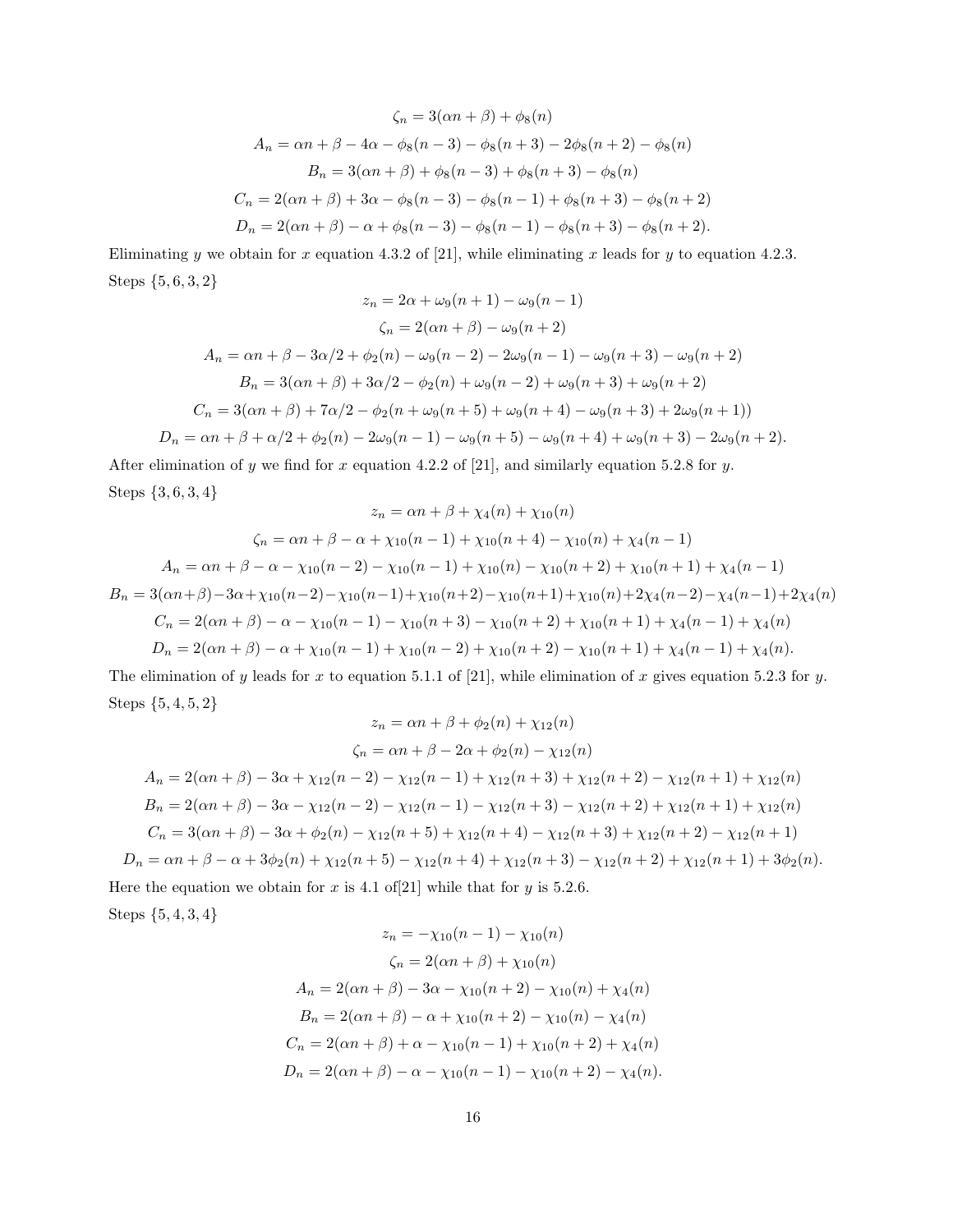Both equations obtained by elimination of one variable are equation 5.2.3 of [21].

Class (ii), with singularity pattern  $\{A \to C, B \to A, C \to B, D \to D\}$ .

The case with steps (10,4,1,1), belonging to class (ii), was already obtained in [20], case IX there. Steps {9, 4, 1, 2}

$$
z_n = -\alpha n - \beta + \phi_4 n + \phi_3(n)
$$
  
\n
$$
\zeta_n = 3(\alpha n + \beta) + 2\gamma + \phi_4(n + 2)
$$
  
\n
$$
A_n = 4(\alpha n + \beta) - 5\alpha + 5\gamma + \phi_2(n) - \phi_3(n + 1) - \phi_4(n + 2) + \phi_4(n + 1)
$$
  
\n
$$
B_n = -\alpha - \gamma - \phi_2(n) - \phi_3(n - 1) + \phi_3(n) - \phi_4(n - 1) + \phi_4(n)
$$
  
\n
$$
C_n = 3(\alpha n + \beta) + \alpha + 3\gamma - \phi_2(n) + \phi_3(n) - \phi_3(n + 1) - \phi_4(n - 1) - 2\phi_4(n + 1)
$$
  
\n
$$
D_n = \alpha n + \beta - \alpha + \gamma + \phi_2(n) - \phi_3(n - 1) - \phi_4(n - 1).
$$

The equation obtained for x, after elimination of y, is 3.4 of [21], while that for y is 4.5.1 of the same paper. Steps {3, 4, 1, 8}  $\ell = \lceil \frac{1}{2} \rceil$ 

$$
z_n = (\alpha n + \beta)/2 + \phi_5(n) + \phi_3(n)
$$
  

$$
\zeta_n = 3(\alpha n + \beta)/2 + 9\alpha/2 + 2\gamma - \phi_5(n + 1) - \phi_5(n)
$$
  

$$
A_n = 5(\alpha n + \beta)/2 + 4\alpha + 2\gamma - \phi_3(n + 1) + \phi_5(n + 2) - \phi_5(n - 2)
$$
  

$$
B_n = 3(\alpha n + \beta)/2 + 2\alpha + 2\gamma - \phi_5(n + 2) - \phi_5(n - 1)
$$
  

$$
C_n = \alpha + \phi_3(n) - \phi_3(n + 1) + \phi_5(n - 2) - \phi_5(n + 1)
$$
  

$$
D_n = 4(\alpha n + \beta) + 8\alpha + 4\gamma - \phi_3(n - 1) - \phi_5(n - 2) - \phi_5(n + 1).
$$

Eliminating y we obtain for x equation 4.4.1 of [21], while eliminating x leads for y to equation 4.3.4. Steps {7, 4, 1, 4}

$$
z_n = -(\alpha n + \beta)/2 + \phi_5 n + \phi_3 n
$$
  
\n
$$
\zeta_n = 5(\alpha n + \beta)/2 - 5\alpha/2 + \gamma + \phi_3(n - 1)
$$
  
\n
$$
A_n = 7(\alpha n + \beta)/2 - 8\alpha + 2\gamma - \phi_3(n - 1) - \phi_5(n + 1) - \phi_5(n - 2)
$$
  
\n
$$
B_n = (\alpha n + \beta)/2 - 2\alpha - \phi_3(n + 2) - \phi_5(n - 1) - \phi_5(n + 2) + \phi_5(n)
$$
  
\n
$$
C_n = 2(\alpha n + \beta) - \alpha + \gamma - \phi_3(n + 1) + \phi_5(n + 3) - \phi_5(n + 1) + \phi_5(n)
$$
  
\n
$$
D_n = 2(\alpha n + \beta) - 4\alpha + \gamma - \phi_3(n + 1) - \phi_5(n + 3) + \phi_5(n + 1) + \phi_5(n).
$$

Elimination leads to precisely the same equations as in the previous case. Steps {7, 4, 3, 2}

$$
z_n = \alpha + 2\gamma - \phi_6(n-1) - \phi_6(n+1) - \phi_6(n)
$$
  
\n
$$
\zeta_n = 2(\alpha n + \beta) + \phi_6(n)
$$
  
\n
$$
A_n = 3(\alpha n + \beta) - \alpha + 5\gamma + \phi_2(n) + \phi_6(n-1) - \phi_6(n)
$$
  
\n
$$
B_n = \alpha n + \beta - \alpha - \gamma - \phi_2(n) - \phi_6(n-1) - 2\phi_6(n+1) - \phi_6(n)
$$
  
\n
$$
C_n = 3(\alpha n + \beta) + 2\alpha + 3\gamma + \phi_2(n) + 2\phi_6(n+3) + \phi_6(n+1)
$$
  
\n
$$
D_n = \alpha n + \beta + \gamma - \phi_2(n) - 2\phi_6(n-1) - 2\phi_6(n+3) - 3\phi_6(n+1).
$$

We find the x equation 4.2.5 of [21] while for y we obtain 5.1.2 for y. Steps {5, 4, 1, 6}

$$
z_n = 4\alpha + \phi_2(n) + \phi_3(n+1) - \phi_3(n) - \psi_6(n-1)
$$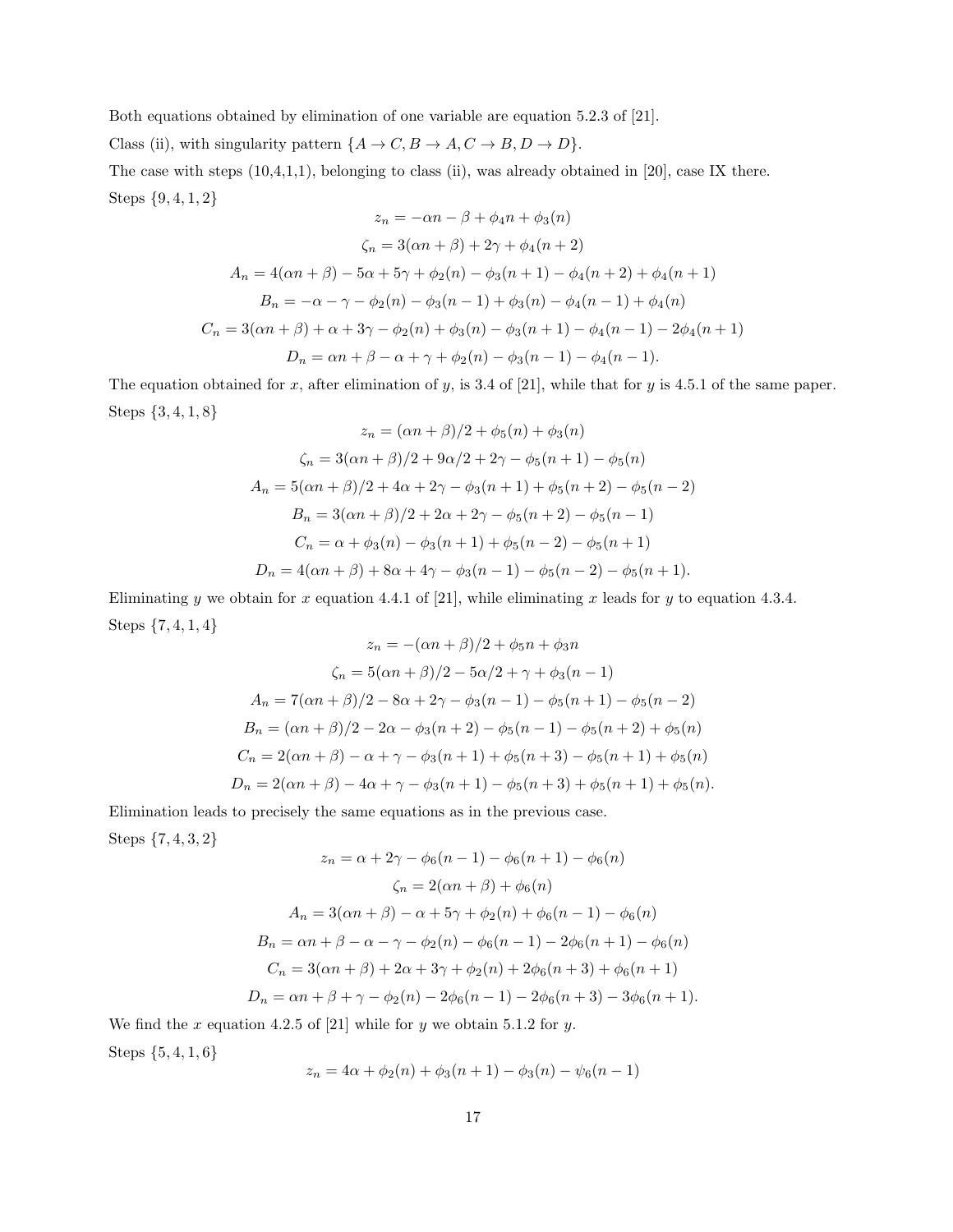$$
\zeta_n = 2(\alpha n + \beta) + \alpha + \phi_2(n) + \phi_3(n) + \psi_6(n)
$$
  
\n
$$
A_n = 3(\alpha n + \beta) + 10\alpha + \tilde{\phi}_2(n) + \phi_3(n + 1) - \phi_3(n) + \psi_6(n - 1)
$$
  
\n
$$
B_n = \alpha n + \beta - 4\alpha - \tilde{\phi}_2(n) + \phi_3(n - 1) - 2\phi_3(n) - \psi_6(n - 1)
$$
  
\n
$$
C_n = \alpha n + \beta + 4\alpha + \phi_2(n) - \tilde{\phi}_2(n) + 2\phi_3(n + 1) + 2\psi_6(n)
$$
  
\n
$$
D_n = 3(\alpha n + \beta) + 6\alpha + 3\phi_2(n) + \tilde{\phi}_2(n) - 2\psi_6(n - 1).
$$

Note that the combination  $\phi_2(n) + \phi_3(n) + \psi_6(n)$  appearing in  $\zeta_n$  could be combined to a single  $\phi_6(n)$ function, but then this parametrisation would have been quite inconvenient for the remaining veriables. Elimination of either of the dependent variables leads to equation 4.2.5 of [21] for the other one.

Steps {3, 4, 3, 6}

$$
z_n = \alpha n + \beta + \chi_6(n) + \chi_4(n)
$$
  
\n
$$
\zeta_n = \alpha n + \beta - 2\alpha + 2\gamma + \chi_6(n - 2) + \chi_4(n - 2)
$$
  
\n
$$
A_n = 2(\alpha n + \beta) - \alpha + \gamma + \phi_2(n) + \chi_4(n + 1) + \chi_4(n) - \chi_6(n)
$$
  
\n
$$
B_n = 2(\alpha n + \beta) - 5\alpha + 3\gamma + \phi_2(n) + \chi_4(n + 1) + \chi_4(n) + \chi_6(n)
$$
  
\n
$$
C_n = \alpha n + \beta - \alpha + \gamma + \phi_2(n) + \chi_4(n + 1) - 2\chi_6(n + 2).
$$
  
\n
$$
D_n = 3(\alpha n + \beta) - 3\alpha + 3\gamma - \phi_2(n) - \chi_4(n + 1) + 2\chi_6(n - 2) + 2\chi_6(n + 2) + 2\chi_6(n).
$$

When we eliminate x we find for y equation 5.1.1 of [21]. Similarly eliminating y we find for x equation 5.2.10 (which, in fact, is identical to the case 5.2.9 of the same paper).

Steps {5, 4, 5, 2}

$$
z_n = \alpha n + \beta + \phi_2(n) + \chi_8(n) + \chi_8(n+1)
$$
  
\n
$$
\zeta_n = \alpha n + \beta + 2\gamma - \chi_8(n) - \chi_8(n+1)
$$
  
\n
$$
A_n = 2(\alpha n + \beta) - 2\alpha + \gamma + \phi_2(n) - 2\chi_8(n-1)
$$
  
\n
$$
B_n = 2(\alpha n + \beta) + 3\gamma - \phi_2(n) + 2\chi_8(n+1)
$$
  
\n
$$
C_n = 3(\alpha n + \beta) + 3\gamma - \phi_2(n) + \chi_8(n) - \chi_8(n+1)
$$
  
\n
$$
D_n = \alpha n + \beta + \gamma + 4\phi_2(n) - \chi_8(n) + \chi_8(n+1).
$$

Eliminating y we find for x equation 4.1 of [21], while eliminating x we obtain for y to equation 5.2.4. Steps {5, 4, 3, 4}

$$
z_n = (\alpha n + \beta)/2 + \phi_7(n)
$$
  
\n
$$
\zeta_n = 3(\alpha n + \beta)/2 + 3\alpha/2 + \gamma + \phi_7(n + 4) + \phi_7(n + 2) + \phi_7(n - 1)
$$
  
\n
$$
A_n = 5(\alpha n + \beta)/2 + \gamma + 2\phi_7(n - 2) - \phi_7(n - 1) + \phi_7(n + 3) + \phi_7(n + 2) + 2\phi_7(n)
$$
  
\n
$$
B_n = 3(\alpha n + \beta)/2 + \gamma + \phi_7(n - 1) + \phi_7(n + 3) - \phi_7(n + 2) + 2\phi_7(n + 1)
$$
  
\n
$$
C_n = 2(\alpha n + \beta) + 2\alpha + \gamma + \phi_7(n - 1) + 2\phi_7(n + 4) - \phi_7(n + 3) + \phi_7(n + 2) + \phi_7(n)
$$
  
\n
$$
D_n = 2(\alpha n + \beta) + \alpha + \gamma + \phi_7(n - 1) + \phi_7(n + 3) + \phi_7(n + 2) + \phi_7(n).
$$

Elimination of x leads for y to equation 5.2.7 of [21], while when we eliminate y we find equation 5.2.2 for x. Class (iii), with singularity pattern  $\{A \to C, B \to A, C \to D, D \to B\}.$ Steps {7, 4, 4, 1}

$$
z_n = \gamma + \phi_3(n)
$$
  

$$
\zeta_n = 2(\alpha n + \beta) + \tilde{\phi}_3(n)
$$
  

$$
A_n = 3(\alpha n + \beta) + \delta + \phi_2(n) - \phi_3(n + 1) + \tilde{\phi}_3(n - 1) - \tilde{\phi}_3(n)
$$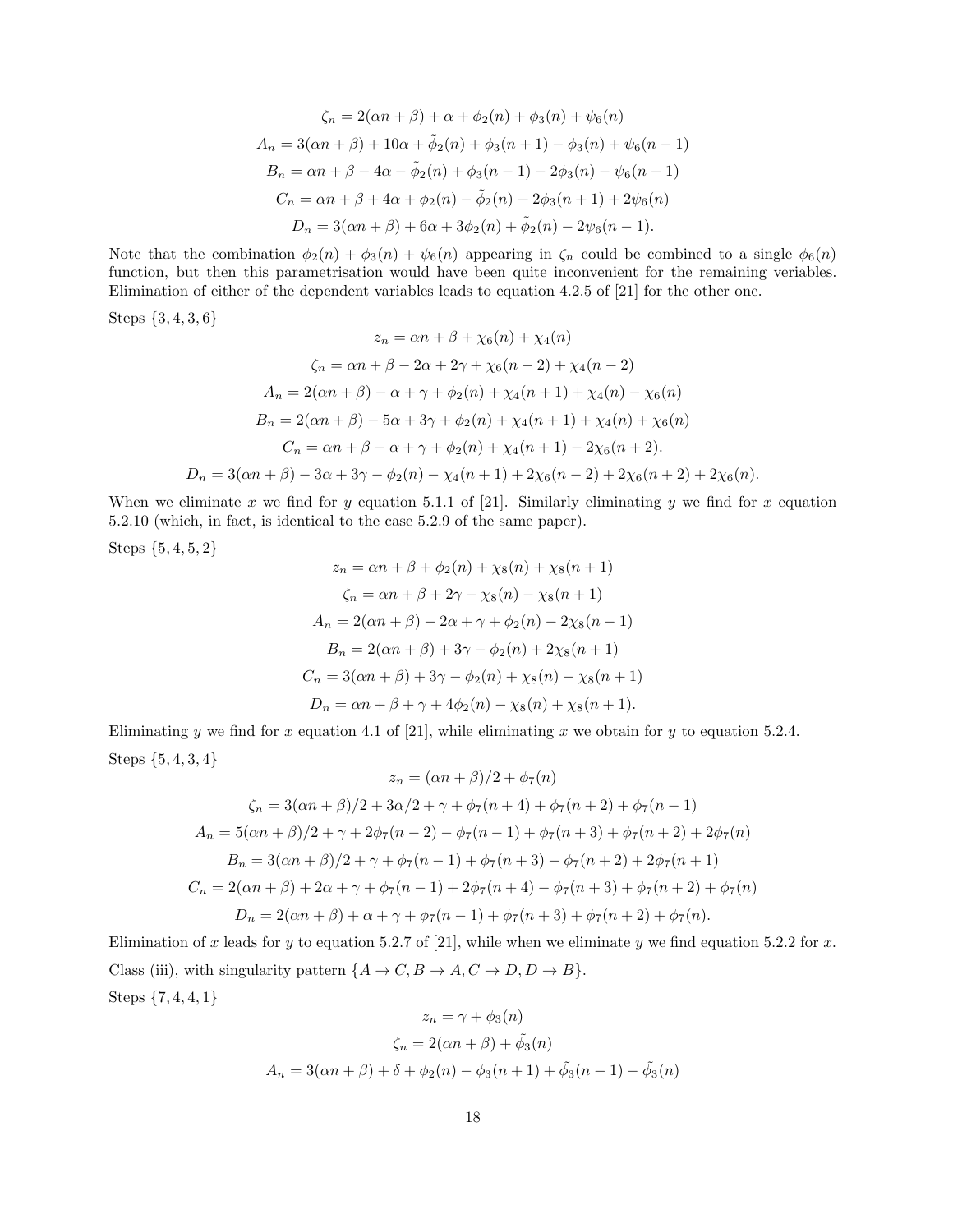$$
B_n = \alpha n + \beta - 4\alpha + 2\gamma - \delta - \phi_2(n) - \phi_3(n-1) + \phi_3(n) + \tilde{\phi}_3(n-1) + \tilde{\phi}_3(n)
$$
  
\n
$$
C_n = 3(\alpha n + \beta) - 3\alpha + 4\gamma - \delta + \phi_2(n) - \phi_3(n+2) - \tilde{\phi}_3(n-1) + \tilde{\phi}_3(n)
$$
  
\n
$$
D_n = \alpha n + \beta + 3\alpha - 2\gamma + \delta - \phi_2(n) + \phi_3(n) - \phi_3(n+1) - \tilde{\phi}_3(n+1).
$$

Elimination of either x or y leads to equation 4.3.1 of [21].

Steps {5, 4, 4, 3}

$$
z_n = 2(\alpha n + \beta)/3 + \gamma - \phi_5(n - 1) - \phi_5(n)
$$
  
\n
$$
\zeta_n = 4(\alpha n + \beta)/3 + \phi_5(n)
$$
  
\n
$$
A_n = 7(\alpha n + \beta)/3 - 4\alpha/3 + \delta + \phi_2(n) - \phi_5(n - 3) - \phi_5(n)
$$
  
\n
$$
B_n = 5(\alpha n + \beta)/3 - 4\alpha/3 + 2\gamma - \delta - \phi_2(n) + \phi_5(n - 3) - \phi_5(n)
$$
  
\n
$$
C_n = 7(\alpha n + \beta)/3 + 3\gamma - \delta - \phi_2(n) - \phi_5(n - 1) - \phi_5(n + 2)
$$
  
\n
$$
D_n = 5(\alpha n + \beta)/3 - \gamma + \delta + \phi_2(n) - \phi_5(n - 1) + \phi_5(n + 2).
$$

Again the same equation is obtained by elimination of either of the two variables, namely 5.2.5 of [21].

# 5. Conclusion and outlook

In [19] we obtained a collection of discrete Painlevé equations with  $E_8^{(1)}$  symmetry which can be expressed in trihomographic form, either symmetric or asymmetric. The method used there was the one we call deautonomisation, namely: starting from an autonomous mapping we allow the various parameters to be functions of the independent variable and determine their precise form through the application of an integrability criterion. Five symmetric and seven asymmetric cases were thus identified. Feeling that the existence of an autonomous starting point was a rather constraining assumption, we asked ourselves whether there might exist more discrete Painlevé equations with  $E_8^{(1)}$  symmetry, cast into an asymmetric trihomographic form, and which can be obtained by a direct application of the singularity confinement criterion without that assumption. The result was surprising even to us. While we expected another dozen cases to emerge we discovered a real treasure trove of integrability with more than 50 new equations.

The method used in this paper is a direct application of singularity confinement, whereupon we just decide which are the lengths of the singularity patterns. Of course, only the patterns that yield confined singularities are kept. Once the pattern is decided upon, writing the confinement conditions is elementary, as explained through the worked-out examples in section 4. The integration of these conditions leads to the precise parametrisation of the discrete Painlevé equation.

Since all equations obtained here are of trihomographic form in each of the two dependent variables, it is possible to eliminate either of the two, obtaining a single equation. The most interesting result of this paper is that all equations obtained by such an elimination are among those derived in [21]. This is true even for the equations which involve the rather unfrequently encountered periodic functions  $\omega_6$  and  $\omega_9$ . This of course confirms that in deriving the results of [21] no case was missed. But what is perhaps more crucial is to ask whether all equations present in [21] are present in the results of this paper. It turns out that this is true (taking into account that 5.2.9 is, in fact, identical to 5.2.10). What is also interesting is that for the patterns which lead to equations corresponding to an artificial asymmetrisation of cases already identified in [20], namely  $(6.2,6.2)$ ,  $(4.4,4.4)$ ,  $(7.1,7.1)$  and  $(5.3,5.3)$ , an elimination of either of the two variables leads to an equation corresponding to a double-step evolution as shown in [23], [24] and [25].

This paper was devoted to the study of additive equation exclusively. However this is not a limitation. Once a discrete Painlevé equation with  $E_8^{(1)}$  symmetry is obtained in additive form, transcribing the results to the multiplicative and elliptic case is elementary, as we have shown in [20]. That said, several extensions of the present work do suggest themselves. First, this study was limited to the asymmetric trihomographic case. One possibility would be to examine the non-trihomographic forms as was done in [21] for symmetric